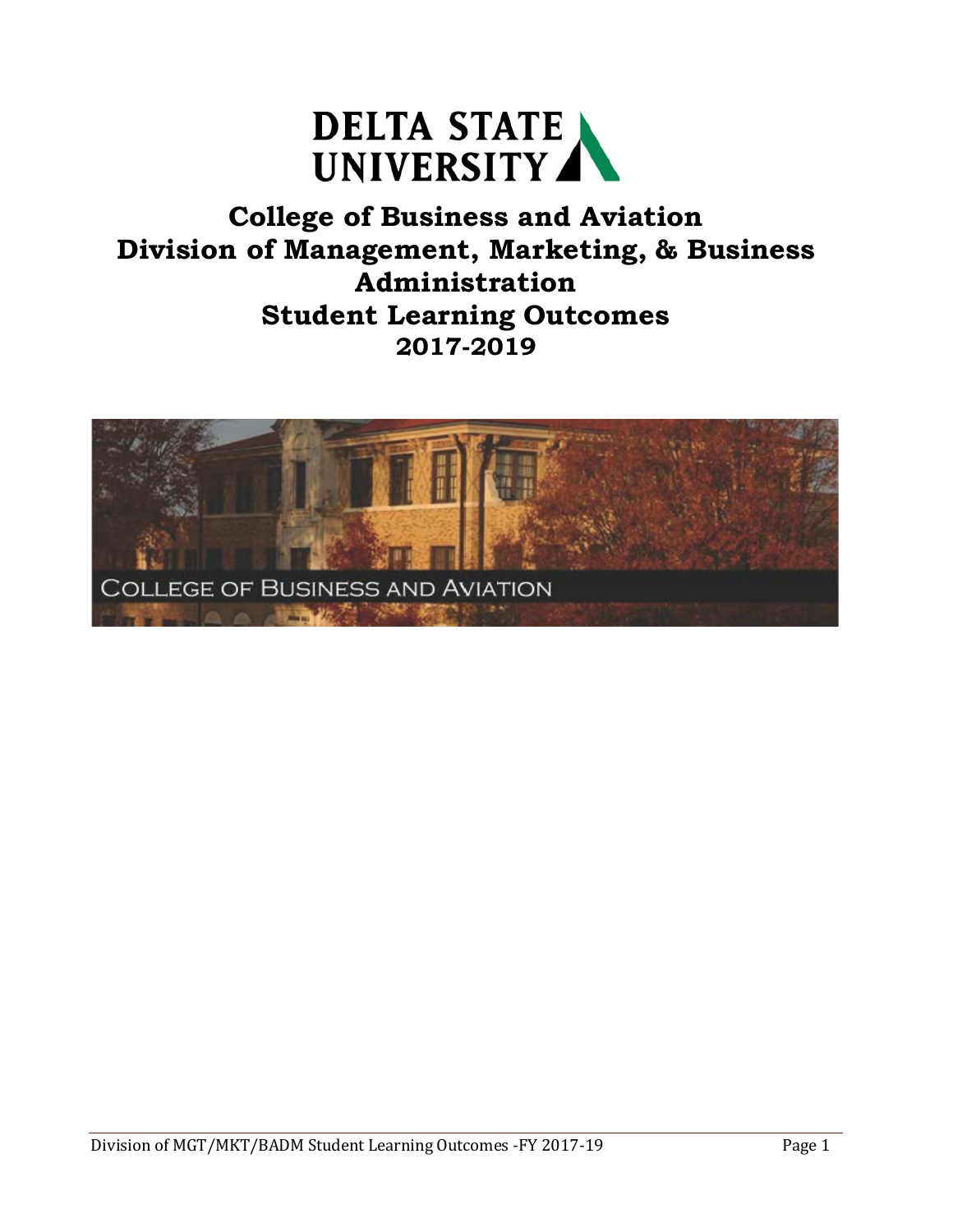Program Outcomes – General Business Administration

General Business majors will understand the concepts in the major areas of business. General Business majors will be proficient in professional selling solving techniques. General Business majors will understand the components of a business plan. General Business majors will be proficient in decision making/problem solving techniques. General Business majors will demonstrate the ability to work as a team member. General Business majors will be proficient in critical/creative thinking skills.

### **BACHELOR OF BUSINESS ADMINISTRATION (BBA) GENERAL BUSINESS ADMINISTRATION - Business Concepts**

|                                 |                         |                        | <b>Analysis of Results</b> |
|---------------------------------|-------------------------|------------------------|----------------------------|
| <b>Performance Measure</b>      | <b>Data Collection</b>  | <b>Results of</b>      | <b>Analysis and Action</b> |
| (Competency)                    | (Evidence)              | <b>Evaluation</b>      | <b>Taken</b>               |
| A. General Business majors      | 80% of the              | In AY 2018-19          | The evaluation             |
| will understand the concepts    | <b>General Business</b> | 76% of General         | results will be used       |
| in the major areas of business. | majors taking           | <b>Business majors</b> | in two ways. One is        |
|                                 | MGT 499 will            | earned a B or          | to assess whether          |
|                                 | earn a B or better      | better on their        | the learning               |
|                                 | in projects that        | business plan          | outcome was                |
|                                 | indicated they          | project,               | achieved. In this          |
|                                 | understood the          | compared to 79%        | case, the learning         |
|                                 | concepts in the         | in AY 2017-18          | outcome was not            |
|                                 | major areas of          | and 95.5% and          | achieved. Another          |
|                                 | business.               | 100% in AY 2016-       | use is to determine        |
|                                 |                         | 17.                    | whether the learning       |
|                                 |                         |                        | outcome needs to be        |
|                                 |                         |                        | changed. Since 76%         |
|                                 |                         |                        | of general business        |
|                                 |                         |                        | majors earned lower        |
|                                 |                         |                        | than a B in their          |
|                                 |                         |                        | projects,                  |
|                                 |                         |                        | consideration will be      |
|                                 |                         |                        | given as to whether        |
|                                 |                         |                        | the                        |
|                                 |                         |                        | assignments/projects       |
|                                 |                         |                        | need to change.            |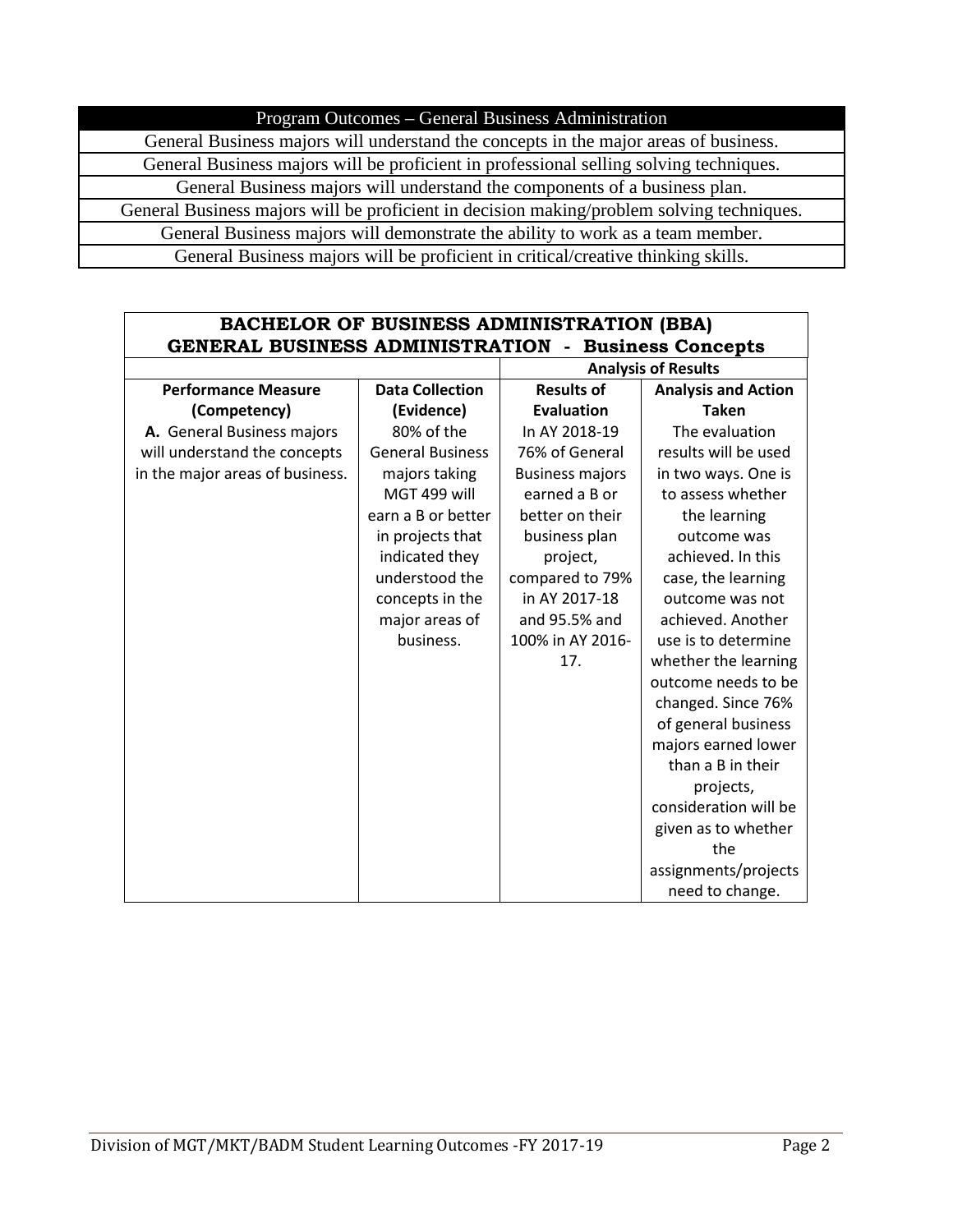| <b>BACHELOR OF BUSINESS ADMINISTRATION (BBA)</b><br><b>GENERAL BUSINESS ADMINISTRATION - Professional Selling</b> |                         |                        |                            |
|-------------------------------------------------------------------------------------------------------------------|-------------------------|------------------------|----------------------------|
| <b>Analysis of Results</b>                                                                                        |                         |                        |                            |
| <b>Performance Measure</b>                                                                                        | <b>Data Collection</b>  | <b>Results of</b>      | <b>Analysis and Action</b> |
| (Competency)                                                                                                      | (Evidence)              | <b>Evaluation</b>      | <b>Taken</b>               |
| <b>B.</b> General Business majors will                                                                            | 80% of the              | In AY 2018-19          | The evaluation             |
| understand the components of                                                                                      | <b>General Business</b> | 95% of General         | results will be used       |
| a business plan.                                                                                                  | majors taking           | <b>Business majors</b> | in two ways. One is        |
|                                                                                                                   | MKT 321 will earn       | earned a B or          | to assess whether or       |
|                                                                                                                   | a B or better in        | better on their        | not the learning           |
|                                                                                                                   | projects that           | projects,              | outcome was                |
|                                                                                                                   | indicated they          | compared to            | achieved. In this          |
|                                                                                                                   | understood the          | 100% in AY 2017-       | case, the learning         |
|                                                                                                                   | concepts of             | 18 and AY 2016-        | outcome was                |
|                                                                                                                   | professional            | 17.                    | achieved. Another          |
|                                                                                                                   | selling                 |                        | use is to determine        |
|                                                                                                                   | techniques.             |                        | whether the learning       |
|                                                                                                                   |                         |                        | outcome needs to be        |
|                                                                                                                   |                         |                        | changed. If 95% of         |
|                                                                                                                   |                         |                        | general business           |
|                                                                                                                   |                         |                        | majors earned B or         |
|                                                                                                                   |                         |                        | better on their sales      |
|                                                                                                                   |                         |                        | presentations then s       |
|                                                                                                                   |                         |                        | consideration will be      |
|                                                                                                                   |                         |                        | given as to whether        |
|                                                                                                                   |                         |                        | sales presentations        |
|                                                                                                                   |                         |                        | projects/assignments       |
|                                                                                                                   |                         |                        | need more rigor.           |

# **BACHELOR OF BUSINESS ADMINISTRATION (BBA)**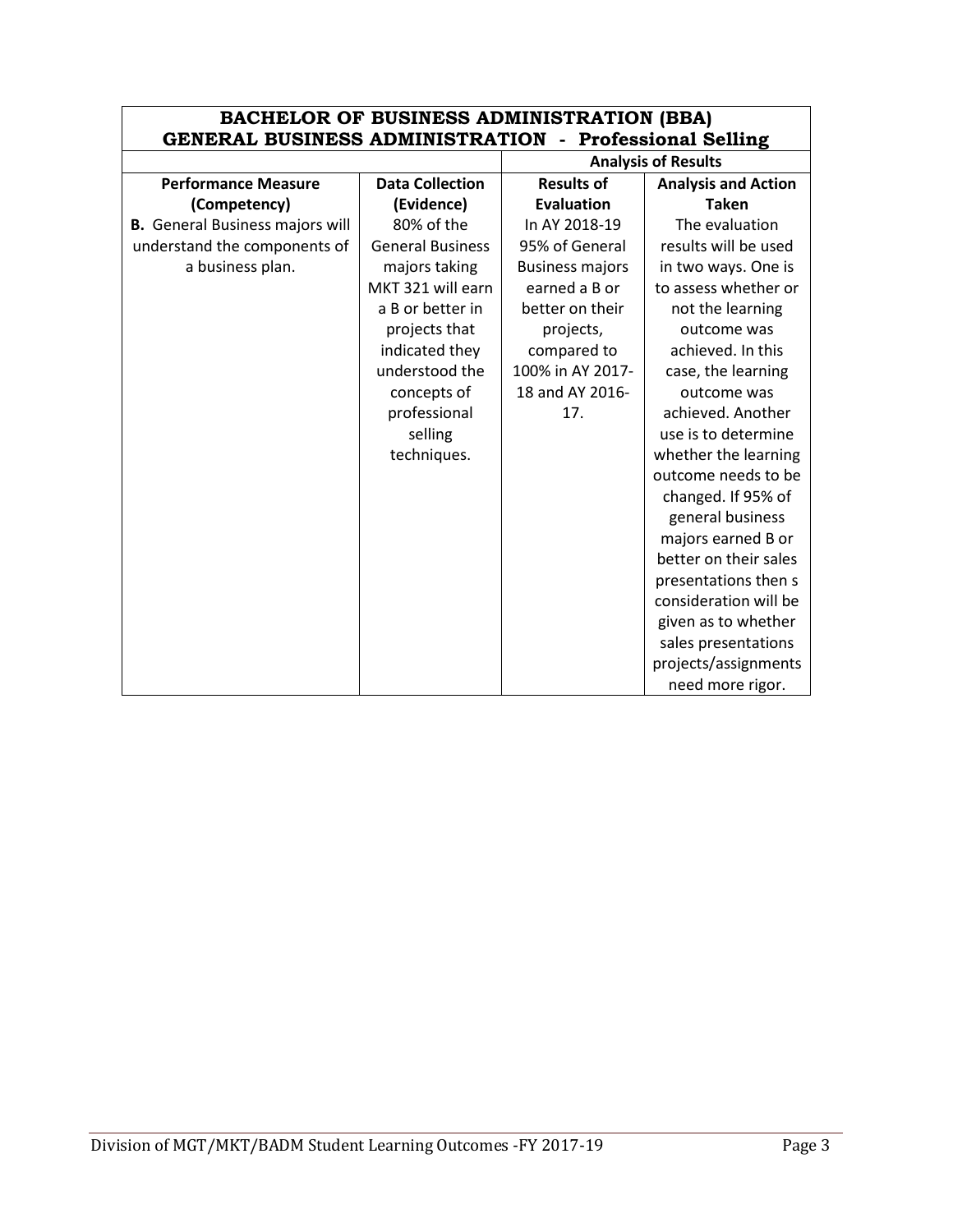| <b>BACHELOR OF BUSINESS ADMINISTRATION (BBA)</b><br><b>GENERAL BUSINESS ADMINISTRATION</b><br>- Business Plans |                        |                        |                            |  |
|----------------------------------------------------------------------------------------------------------------|------------------------|------------------------|----------------------------|--|
| <b>Analysis of Results</b>                                                                                     |                        |                        |                            |  |
| <b>Performance Measure</b>                                                                                     | <b>Data Collection</b> | <b>Results of</b>      | <b>Analysis and Action</b> |  |
| (Competency)                                                                                                   | (Evidence)             | Evaluation             | <b>Taken</b>               |  |
| C. General Business majors will                                                                                | 80% of general         | In AY 2018-19          | The evaluation             |  |
| understand the components of                                                                                   | business majors        | 80% of General         | results can be used        |  |
| a business plan.                                                                                               | will earn a grade      | <b>Business majors</b> | in multiple ways.          |  |
|                                                                                                                | of B or better on      | earned a B or          | One is to assess           |  |
|                                                                                                                | their business         | better on their        | whether or not the         |  |
|                                                                                                                | plans in               | business plan          | learning outcome           |  |
|                                                                                                                | MGT/MKT 370            | projects               | was achieved. In this      |  |
|                                                                                                                | and MGT 460.           | compared to 79%        | case, the learning         |  |
|                                                                                                                |                        | in AY 2017-18          | outcome was                |  |
|                                                                                                                |                        | and 80% in AY          | achieved. Another          |  |
|                                                                                                                |                        | 2016-17.               | use is to determine        |  |
|                                                                                                                |                        |                        | whether or not the         |  |
|                                                                                                                |                        |                        | learning outcome           |  |
|                                                                                                                |                        |                        | should be changed.         |  |
|                                                                                                                |                        |                        | Because 36 of the 37       |  |
|                                                                                                                |                        |                        | made B or better on        |  |
|                                                                                                                |                        |                        | the business plan, it      |  |
|                                                                                                                |                        |                        | appears that the           |  |
|                                                                                                                |                        |                        | learning outcome           |  |
|                                                                                                                |                        |                        | assignments/projects       |  |
|                                                                                                                |                        |                        | should not be              |  |
|                                                                                                                |                        |                        | changed.                   |  |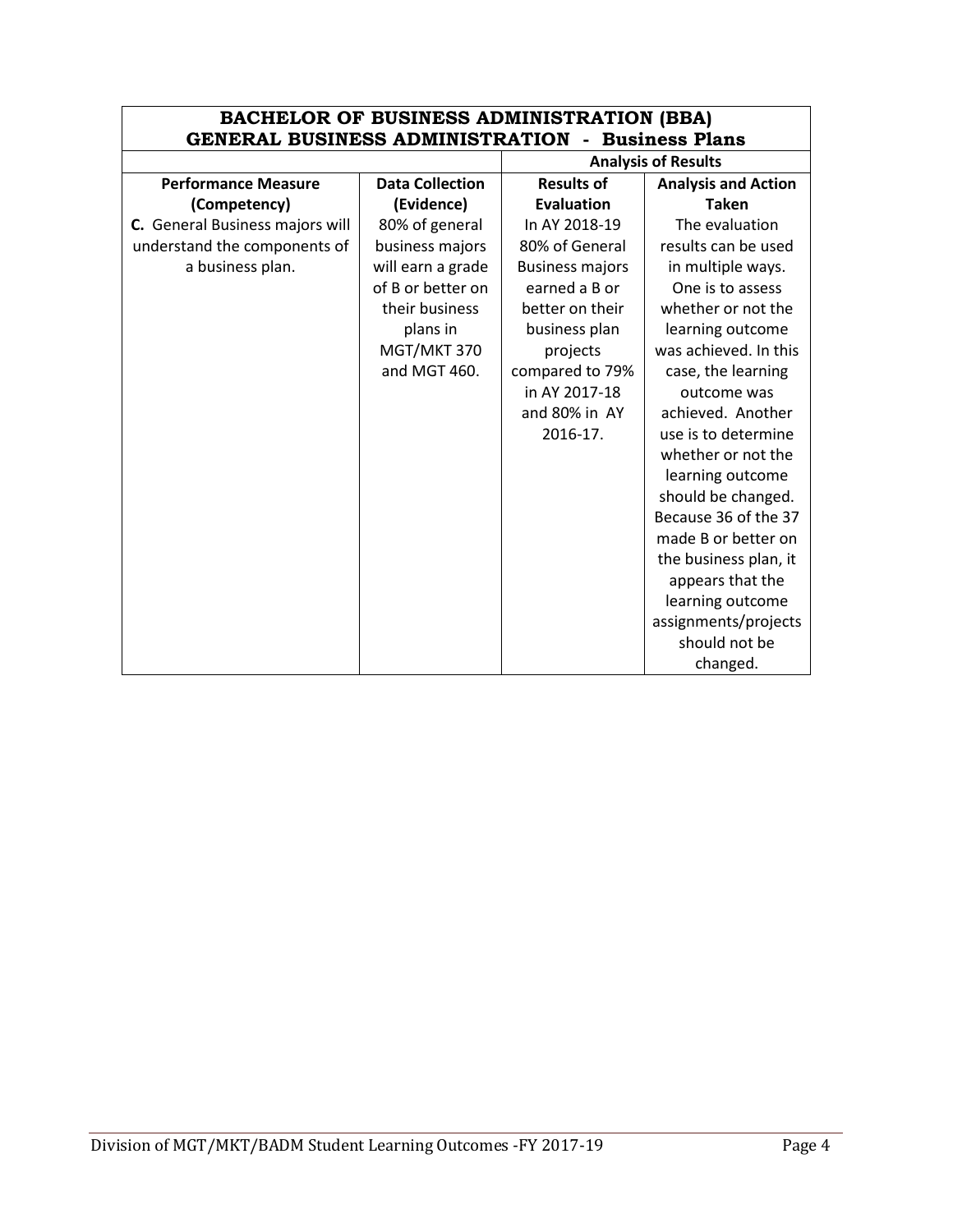| <b>BACHELOR OF BUSINESS ADMINISTRATION (BBA)</b><br><b>GENERAL BUSINESS ADMINISTRATION - Decision Making</b> |                                   |                               |                            |
|--------------------------------------------------------------------------------------------------------------|-----------------------------------|-------------------------------|----------------------------|
|                                                                                                              |                                   | <b>Analysis of Results</b>    |                            |
| Performance                                                                                                  | <b>Data Collection (Evidence)</b> | <b>Results of Evaluation</b>  | <b>Analysis and Action</b> |
| <b>Measure</b>                                                                                               | At least 80% of General           | In AY 2018-19, 76% of General | <b>Taken</b>               |
| (Competency)                                                                                                 | Business majors will earn a       | Business majors earned a B or | The evaluation             |
| <b>D.</b> General Business                                                                                   | grade of B or better on           | better on projects that       | results will be used       |
| majors will be                                                                                               | their project in MGT 499.         | indicated they understood the | to assess whether          |
| proficient in decision                                                                                       |                                   | concepts of problem           | the learning               |
| making/problem                                                                                               |                                   | solving/decision techniques,  | outcome was                |
| solving techniques.                                                                                          |                                   | compared to 95.5% in AY       | achieved. In this          |
|                                                                                                              |                                   | 2017-18 and 100% in AY 2016-  | case, the learning         |
|                                                                                                              |                                   | 17.                           | outcome was not            |
|                                                                                                              |                                   |                               | achieved. Since 76%        |
|                                                                                                              |                                   |                               | of general business        |
|                                                                                                              |                                   |                               | majors earned lower        |
|                                                                                                              |                                   |                               | than a B in their          |
|                                                                                                              |                                   |                               | projects,                  |
|                                                                                                              |                                   |                               | consideration will be      |
|                                                                                                              |                                   |                               | given as to whether        |
|                                                                                                              |                                   |                               | the                        |
|                                                                                                              |                                   |                               | assignments/projects       |
|                                                                                                              |                                   |                               | need to change.            |
|                                                                                                              |                                   |                               |                            |

| <b>BACHELOR OF BUSINESS ADMINISTRATION (BBA)</b>  |  |  |
|---------------------------------------------------|--|--|
| <b>GENERAL BUSINESS ADMINISTRATION - Teamwork</b> |  |  |
|                                                   |  |  |

|                            |                                   | <b>Analysis of Results</b>        |                     |
|----------------------------|-----------------------------------|-----------------------------------|---------------------|
| <b>Performance Measure</b> | <b>Data Collection (Evidence)</b> | <b>Results of Evaluation</b>      | <b>Analysis and</b> |
| (Competency)               | At least 80% of General           | In AY 2018-19, 86% of General     | <b>Action</b>       |
| <b>E.</b> General Business | Business majors will earn an      | Business majors earned a B or     | <b>Taken</b>        |
| majors will                | average grade of B or better on   | better on group evaluations       | Consider            |
| demonstrate the            | their group evaluations in MGT    | demonstrating the ability to work | revising the        |
| ability to work as a       | 435 and MGT 499.                  | as a team, compared to 73.7% in   | measuring           |
| team.                      |                                   | AY 2017-18 and 83.3% in AY        | rubrics.            |
|                            |                                   | 2016-17.                          | Consider            |
|                            |                                   |                                   | alternative         |
|                            |                                   |                                   | evaluation          |
|                            |                                   |                                   | tools.              |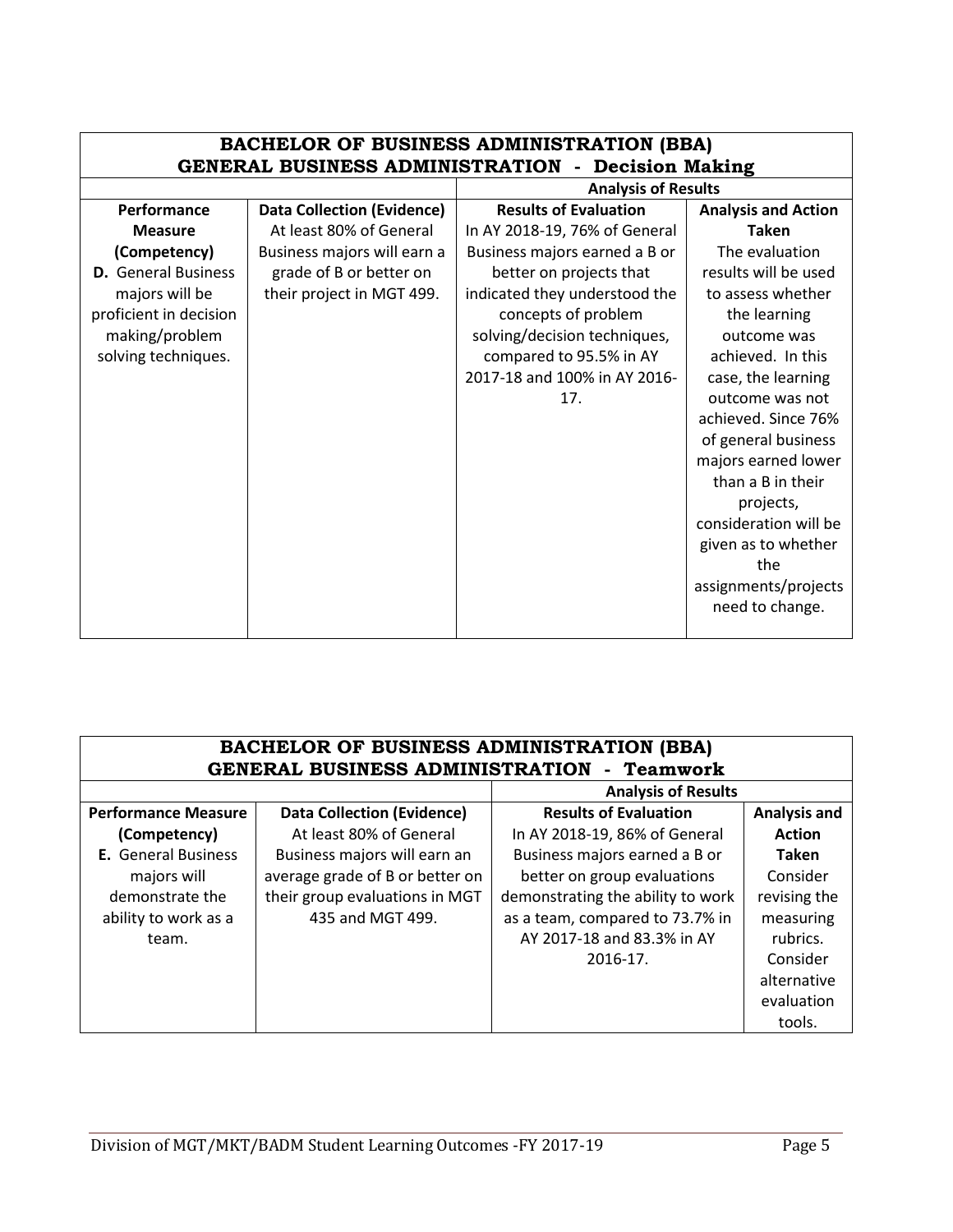| <b>BACHELOR OF BUSINESS ADMINISTRATION (BBA)</b><br><b>GENERAL BUSINESS ADMINISTRATION - Critical Thinking</b> |                                   |                                 |                            |  |
|----------------------------------------------------------------------------------------------------------------|-----------------------------------|---------------------------------|----------------------------|--|
|                                                                                                                |                                   |                                 |                            |  |
|                                                                                                                |                                   | <b>Analysis of Results</b>      |                            |  |
| Performance                                                                                                    | <b>Data Collection (Evidence)</b> | <b>Results of Evaluation</b>    | <b>Analysis and Action</b> |  |
| <b>Measure</b>                                                                                                 | At least 80% of General           | In AY 2018-19, 76% of           | <b>Taken</b>               |  |
| (Competency)                                                                                                   | Business majors will earn an      | <b>General Business majors</b>  | The evaluation             |  |
| F. General Business                                                                                            | average grade of B or better      | earned a B or better on         | results will be used       |  |
| majors will be                                                                                                 | in MGT 499 on their               | projects demonstrating the      | to assess whether          |  |
| proficient                                                                                                     | projects that indicated they      | ability to think creatively and | the learning               |  |
| critical/creative                                                                                              | are proficient in                 | critically compared to 95.5%    | outcome was                |  |
| thinking skills.                                                                                               | critical/creative thinking        | in AY 2017-18 and 100% in AY    | achieved. In this          |  |
|                                                                                                                | skills.                           | 2016-17.                        | case, the learning         |  |
|                                                                                                                |                                   |                                 | outcome was not            |  |
|                                                                                                                |                                   |                                 | achieved. Since 76%        |  |
|                                                                                                                |                                   |                                 | of general business        |  |
|                                                                                                                |                                   |                                 | majors earned lower        |  |
|                                                                                                                |                                   |                                 | than a B in their          |  |
|                                                                                                                |                                   |                                 | projects,                  |  |
|                                                                                                                |                                   |                                 | consideration will be      |  |
|                                                                                                                |                                   |                                 | given as to whether        |  |
|                                                                                                                |                                   |                                 | the                        |  |
|                                                                                                                |                                   |                                 | assignments/projects       |  |
|                                                                                                                |                                   |                                 | need to change.            |  |

| <b>Program Outcomes – Health Care Administration</b>                                                 |  |  |  |
|------------------------------------------------------------------------------------------------------|--|--|--|
| Healthcare Administration majors will understand the integration of the functional areas of business |  |  |  |
| in the healthcare industry.                                                                          |  |  |  |
| Healthcare Administration will understand the concepts in the major areas of business.               |  |  |  |
| Health Care Administration majors will be proficient in decision making/problem solving              |  |  |  |
| techniques.                                                                                          |  |  |  |
| Health Care Administration majors will demonstrate the ability to work as a team member.             |  |  |  |
| Health Care Administration majors will be proficient in critical/creative thinking skills.           |  |  |  |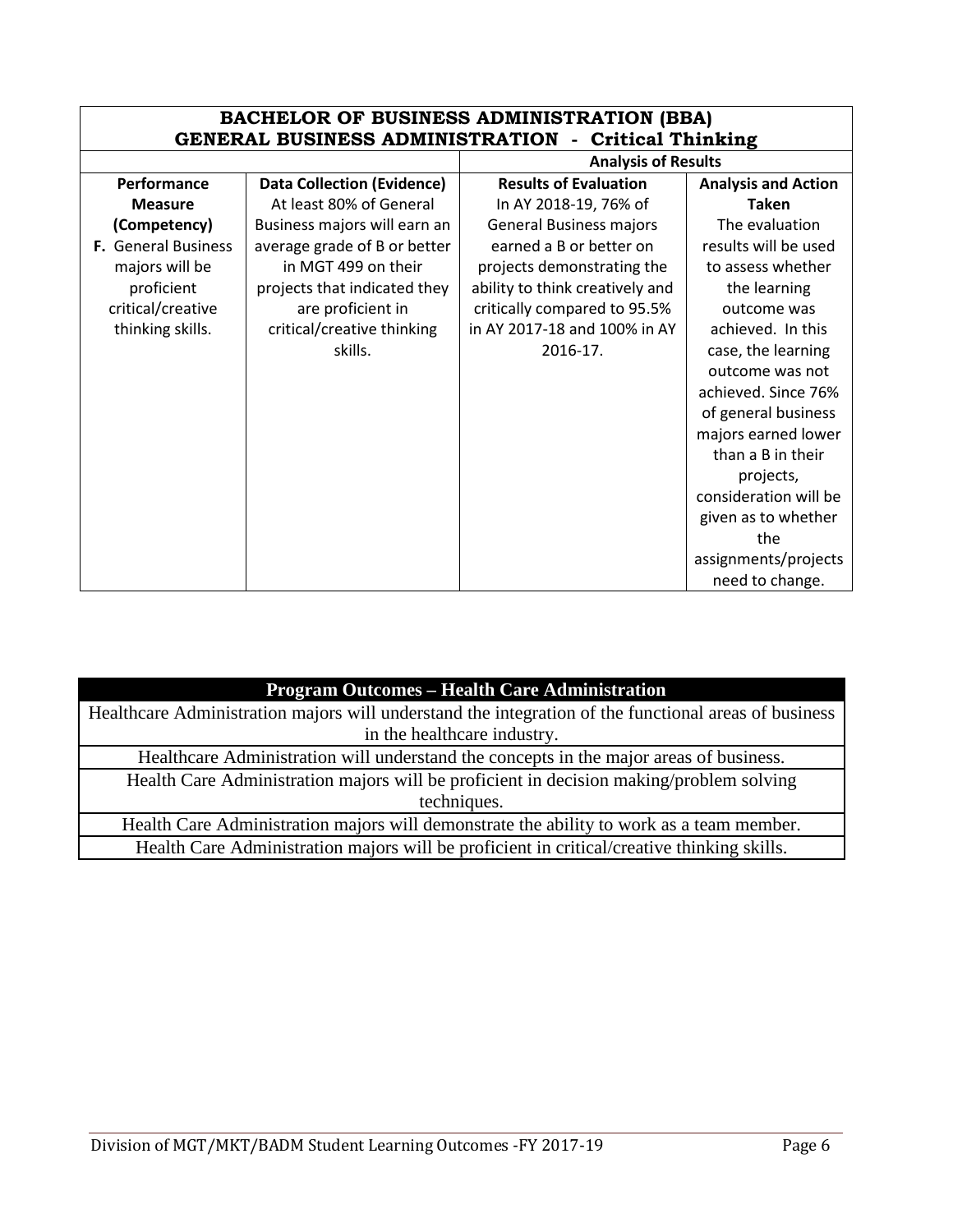| <b>BACHELOR OF BUSINESS ADMINISTRATION (BBA)</b>     |                        |                              |                            |  |
|------------------------------------------------------|------------------------|------------------------------|----------------------------|--|
| HEALTH CARE ADMINISTRATION - Health Care Integration |                        |                              |                            |  |
|                                                      |                        | <b>Analysis of Results</b>   |                            |  |
| <b>Performance Measure</b>                           | <b>Data Collection</b> | <b>Results of Evaluation</b> | <b>Analysis and Action</b> |  |
| (Competency)                                         | (Evidence)             | In AY 2018-19, 69% of        | Taken                      |  |
| <b>B.</b> Health Care                                | 80% of the Health      | the Health Care              | Consider an                |  |
| Administration majors will                           | Care                   | Administration majors        | introductory               |  |
| understand the                                       | Administration         | taking MGT 302, HCA          | textbook for HCA           |  |
| integration of the functional                        | majors taking          | 302, HCA 335, and            | 440 or introduce           |  |
| areas of business in the                             | MGT 302 or HCA         | HCA 440 earned a B           | intermediate               |  |
| Health Care industry.                                | 302, HCA 335,          | or better in                 | microeconomics as          |  |
|                                                      | and HCA 440 will       | projects that                | a prerequisite.            |  |
|                                                      | earn a B or            | indicated they               | Continue to asses          |  |
|                                                      | better in projects     | understand the               | students through           |  |
|                                                      | that indicated         | integration of the           | research papers            |  |
|                                                      | they understand        | functional areas of          | and presentations.         |  |
|                                                      | the integration of     | business in the Health       | Will consider              |  |
|                                                      | the functional         | Care industry as             | offering subjective        |  |
|                                                      | areas of business      | compared to 100% in          | tests.                     |  |
|                                                      | in the Health          | AY 2017-18.                  |                            |  |
|                                                      | Care industry.         |                              |                            |  |

 $\mathbf{r}$ 

 $\blacksquare$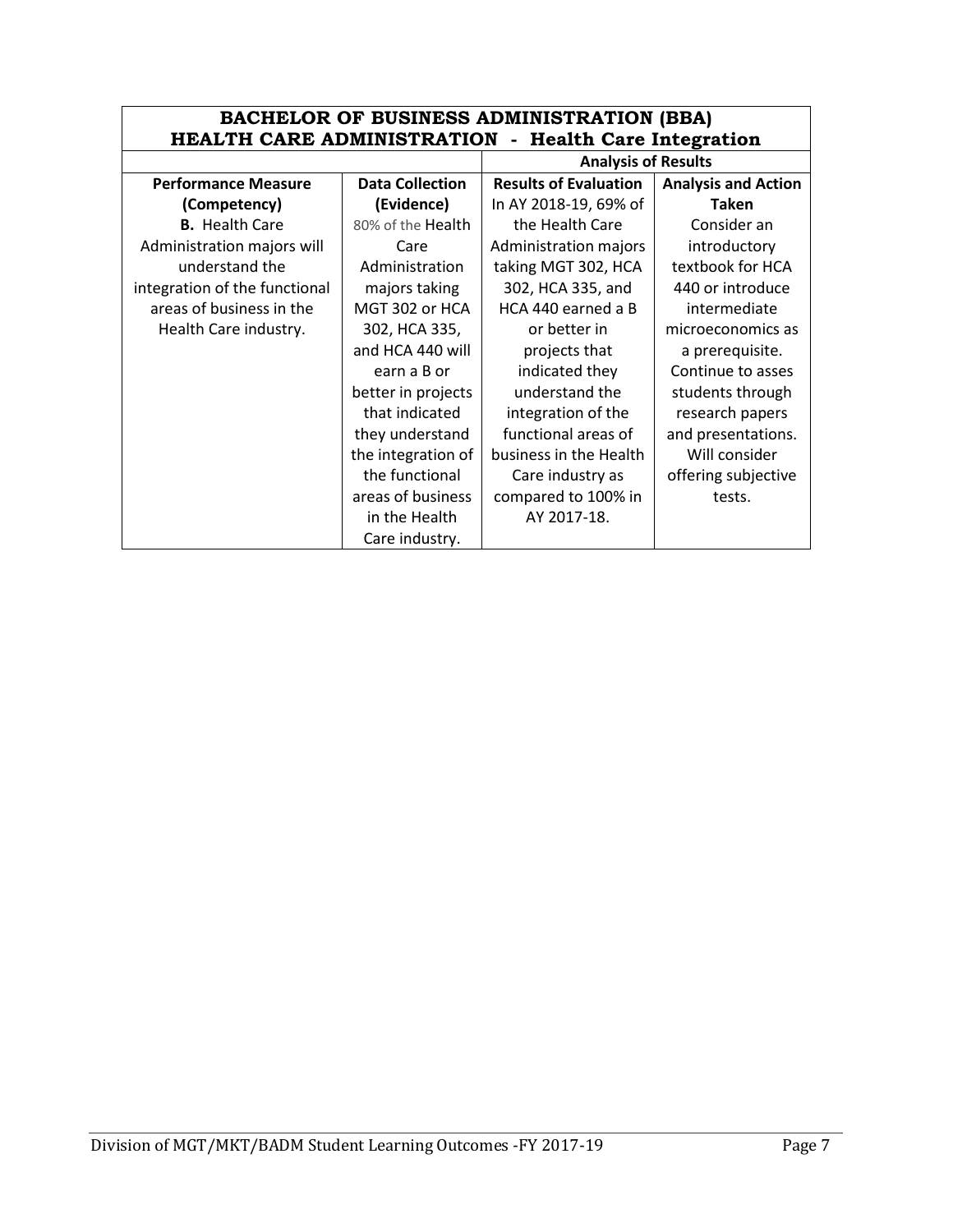| <b>BACHELOR OF BUSINESS ADMINISTRATION (BBA)</b>      |                        |                    |                            |
|-------------------------------------------------------|------------------------|--------------------|----------------------------|
| <b>HEALTH CARE ADMINISTRATION - Business Concepts</b> |                        |                    |                            |
|                                                       |                        |                    | <b>Analysis of Results</b> |
| <b>Performance Measure</b>                            | <b>Data Collection</b> | <b>Results of</b>  | <b>Analysis and Action</b> |
| (Competency)                                          | (Evidence)             | Evaluation         | <b>Taken</b>               |
| C. Health Care Administration                         | 80% of the Health      | In AY 2018-19      | The evaluation             |
| will understand the concepts in                       | Care                   | 50% of Health      | results will be used       |
| the major areas of business.                          | Administration         | Care               | to assess whether          |
|                                                       | majors taking          | Administration     | the learning               |
|                                                       | MGT 499 will           | majors earned a B  | outcome was                |
|                                                       | earn a B or better     | or better on their | achieved. In this          |
|                                                       | in projects that       | projects           | case, the learning         |
|                                                       | indicated they         | compared to 0%     | outcome was not            |
|                                                       | understood the         | in AY 2017-18      | achieved. Since 76%        |
|                                                       | concepts in the        | and 100% in AY     | of general business        |
|                                                       | major areas of         | 2016-17.           | majors earned lower        |
|                                                       | business.              |                    | than a B in their          |
|                                                       |                        |                    | projects,                  |
|                                                       |                        |                    | consideration will be      |
|                                                       |                        |                    | given as to whether        |
|                                                       |                        |                    | the                        |
|                                                       |                        |                    | assignments/projects       |
|                                                       |                        |                    | need to change.            |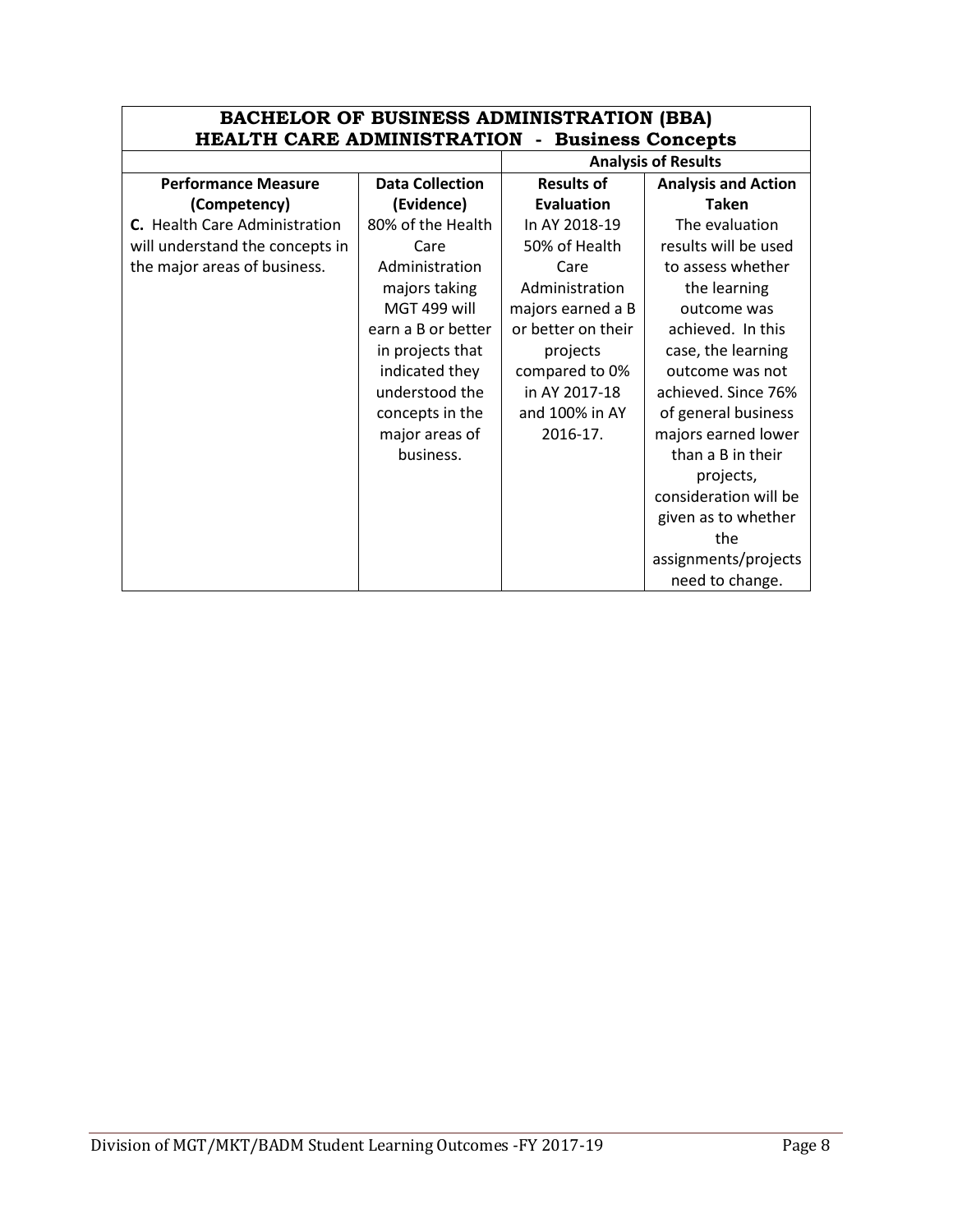| <b>BACHELOR OF BUSINESS ADMINISTRATION (BBA)</b><br><b>HEALTH CARE ADMINISTRATION - Decision Making</b> |                                   |                               |                            |
|---------------------------------------------------------------------------------------------------------|-----------------------------------|-------------------------------|----------------------------|
|                                                                                                         |                                   | <b>Analysis of Results</b>    |                            |
| Performance                                                                                             | <b>Data Collection (Evidence)</b> | <b>Results of Evaluation</b>  | <b>Analysis and Action</b> |
| <b>Measure</b>                                                                                          | At least 80% of Health Care       | In AY 2018-19, 50% of Health  | <b>Taken</b>               |
| (Competency)                                                                                            | majors will earn a grade of       | Care majors earned a B or     | The evaluation             |
| <b>D.</b> Health Care                                                                                   | B or better on their project      | better on projects that       | results will be used       |
| majors will be                                                                                          | in MGT 499.                       | indicated they understood the | to assess whether          |
| proficient in decision                                                                                  |                                   | concepts of problem           | the learning               |
| making/problem                                                                                          |                                   | solving/decision techniques   | outcome was                |
| solving techniques.                                                                                     |                                   | compared to 0% in AY 2017-    | achieved. In this          |
|                                                                                                         |                                   | 18 and 100% in AY 2016-17.    | case, the learning         |
|                                                                                                         |                                   |                               | outcome was not            |
|                                                                                                         |                                   |                               | achieved. Since 76%        |
|                                                                                                         |                                   |                               | of general business        |
|                                                                                                         |                                   |                               | majors earned lower        |
|                                                                                                         |                                   |                               | than a B in their          |
|                                                                                                         |                                   |                               | projects,                  |
|                                                                                                         |                                   |                               | consideration will be      |
|                                                                                                         |                                   |                               | given as to whether        |
|                                                                                                         |                                   |                               | the                        |
|                                                                                                         |                                   |                               | assignments/projects       |
|                                                                                                         |                                   |                               | need to change.            |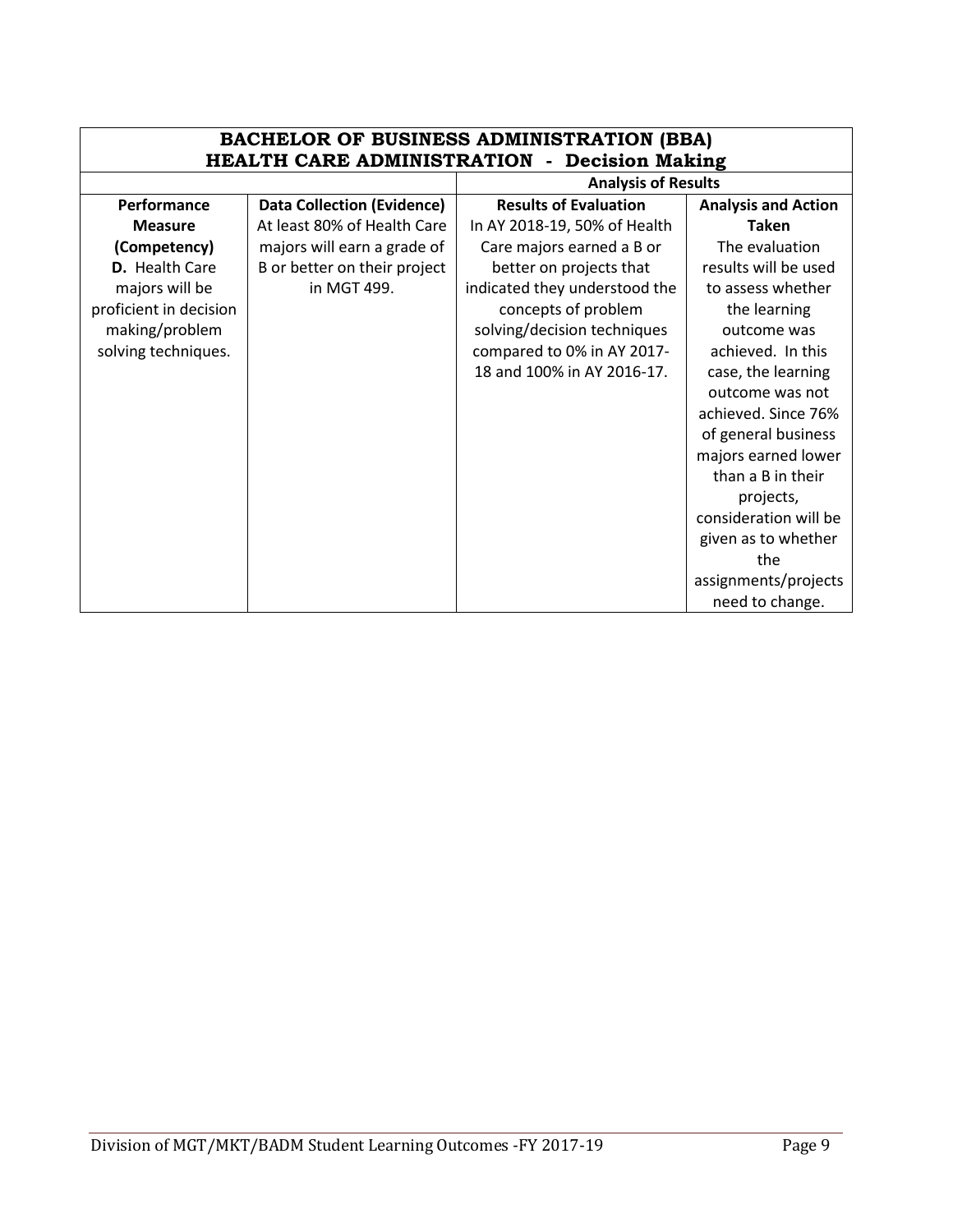| <b>BACHELOR OF BUSINESS ADMINISTRATION (BBA)</b><br><b>HEALTH CARE ADMINISTRATION - Teamwork</b> |                                   |                              |                            |
|--------------------------------------------------------------------------------------------------|-----------------------------------|------------------------------|----------------------------|
|                                                                                                  |                                   | <b>Analysis of Results</b>   |                            |
| Performance                                                                                      | <b>Data Collection (Evidence)</b> | <b>Results of Evaluation</b> | <b>Analysis and Action</b> |
| <b>Measure</b>                                                                                   | At least 80% of Health Care       | In AY 2018-19, 50% of Health | <b>Taken</b>               |
| (Competency)                                                                                     | majors will earn an average       | Care majors earned a B or    | The evaluation             |
| E. Health Care                                                                                   | grade of B or better on           | better on group evaluations  | results will be used       |
| majors will be                                                                                   | their group evaluations in        | demonstrating the ability to | to assess whether          |
| demonstrate the                                                                                  | MGT 435 and MGT 499.              | work as a team compared to   | the learning               |
| ability to work as a                                                                             |                                   | 0% in AY 2017-18 and 100% in | outcome was                |
| team.                                                                                            |                                   | AY 2016-17.                  | achieved. In this          |
|                                                                                                  |                                   |                              | case, the learning         |
|                                                                                                  |                                   |                              | outcome was not            |
|                                                                                                  |                                   |                              | achieved. Since 76%        |
|                                                                                                  |                                   |                              | of general business        |
|                                                                                                  |                                   |                              | majors earned lower        |
|                                                                                                  |                                   |                              | than a B in their          |
|                                                                                                  |                                   |                              | projects,                  |
|                                                                                                  |                                   |                              | consideration will be      |
|                                                                                                  |                                   |                              | given as to whether        |
|                                                                                                  |                                   |                              | the                        |
|                                                                                                  |                                   |                              | assignments/projects       |
|                                                                                                  |                                   |                              | need to change.            |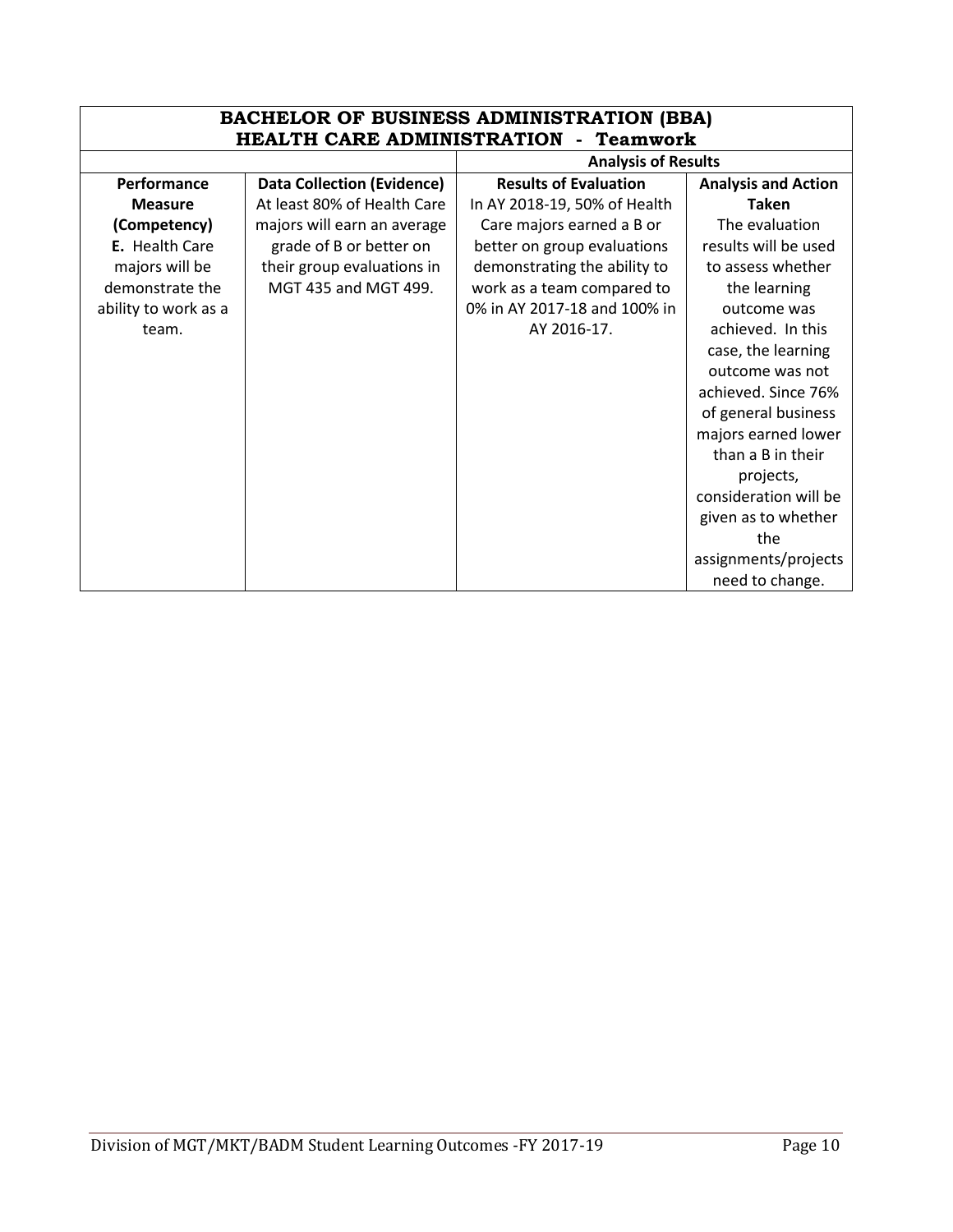| <b>BACHELOR OF BUSINESS ADMINISTRATION (BBA)</b><br><b>HEALTH CARE ADMINISTRATION - Critical Thinking</b> |                                    |                                  |                     |
|-----------------------------------------------------------------------------------------------------------|------------------------------------|----------------------------------|---------------------|
|                                                                                                           |                                    | <b>Analysis of Results</b>       |                     |
| <b>Performance Measure</b>                                                                                | <b>Data Collection (Evidence)</b>  | <b>Results of Evaluation</b>     | <b>Analysis and</b> |
| (Competency)                                                                                              | At least 80% of Health Care        | In AY 2018-19, 50% of Health     | <b>Action</b>       |
| F. Health Care majors                                                                                     | majors will earn an average        | Care majors earned a B or better | <b>Taken</b>        |
| will be proficient                                                                                        | grade of B or better in MGT        | on projects demonstrating the    | The data are        |
| critical/creative                                                                                         | 499 on their projects that         | ability to think creatively and  | used to             |
| thinking skills.                                                                                          | indicated they are proficient in   | critically compared to 0% in AY  | determine           |
|                                                                                                           | critical/creative thinking skills. | 2017-18 and 100% in AY 2016-17.  | whether             |
|                                                                                                           |                                    |                                  | students            |
|                                                                                                           |                                    |                                  | actually            |
|                                                                                                           |                                    |                                  | understand          |
|                                                                                                           |                                    |                                  | the critical        |
|                                                                                                           |                                    |                                  | and creative        |
|                                                                                                           |                                    |                                  | thinking.           |
|                                                                                                           |                                    |                                  | Also, faculty       |
|                                                                                                           |                                    |                                  | will review         |
|                                                                                                           |                                    |                                  | and revise, if      |
|                                                                                                           |                                    |                                  | needed, the         |
|                                                                                                           |                                    |                                  | measuring           |
|                                                                                                           |                                    |                                  | rubrics.            |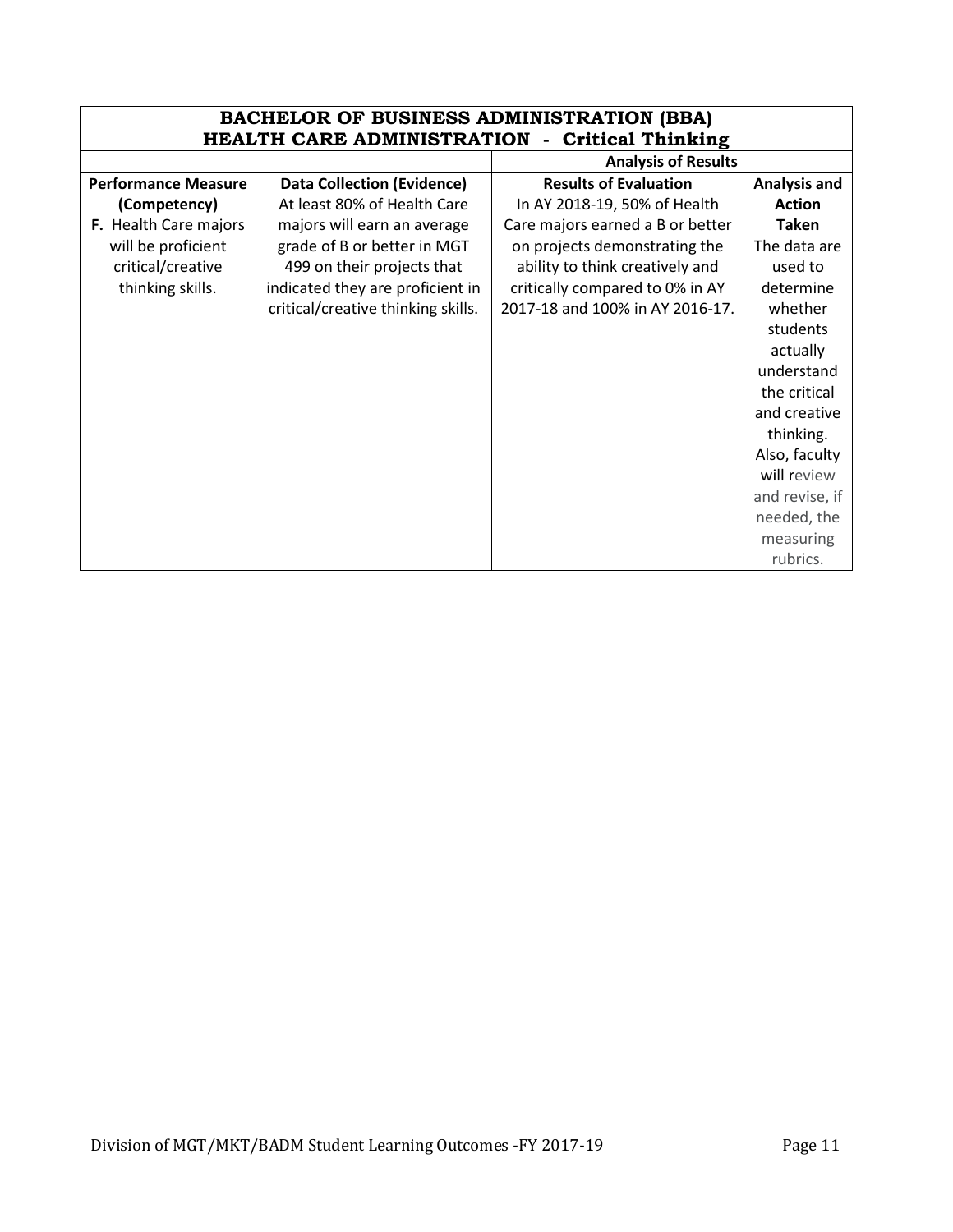## **Program Outcomes – Management**

Management majors will understand the functions of management: Planning, organizing, controlling, and leading.

Management majors will be knowledgeable of leadership styles.

Management majors will understand the concepts in the major areas of business.

Management majors will be proficient in decision making/problem solving techniques.

Management majors will demonstrate ability to work as a team member.

Management majors will be proficient in critical/creative thinking skills.

| <b>BACHELOR OF BUSINESS ADMINISTRATION (BBA)</b><br><b>MANAGEMENT</b> - Management Functions |                        |                              |                            |
|----------------------------------------------------------------------------------------------|------------------------|------------------------------|----------------------------|
| <b>Analysis of Results</b>                                                                   |                        |                              |                            |
| <b>Performance Measure</b>                                                                   | <b>Data Collection</b> | <b>Results of Evaluation</b> | <b>Analysis and Action</b> |
| (Competency)                                                                                 | (Evidence)             | In AY 2018-19, 100% of       | <b>Taken</b>               |
| A. Management majors will                                                                    | At least 80% of        | Management majors            | The data are used to       |
| understand the functions of                                                                  | Management             | earned a B or better on      | determine whether          |
| management: Planning,                                                                        | majors will earn       | projects that indicated      | students actually          |
| organizing, controlling, and                                                                 | a grade of B or        | they understood the          | understand the main        |
| leading.                                                                                     | better on their        | functions of                 | functions of               |
|                                                                                              | project in MGT         | management: planning,        | management. Also,          |
|                                                                                              | 475, MGT 484 or        | organizing, controlling,     | data are used so that      |
|                                                                                              | MGT 495.               | and leading,                 | students can take          |
|                                                                                              |                        | compared to 89% in AY        | theoretical concepts       |
|                                                                                              |                        | 2017-18 and 100% in          | and apply them to          |
|                                                                                              |                        | AY 2016-17.                  | real life situations.      |
|                                                                                              |                        |                              | Based on the results       |
|                                                                                              |                        |                              | of the evaluation          |
|                                                                                              |                        |                              | consideration will be      |
|                                                                                              |                        |                              | given as to whether        |
|                                                                                              |                        |                              | projects/assignments       |
|                                                                                              |                        |                              | need more rigor.           |
|                                                                                              |                        |                              |                            |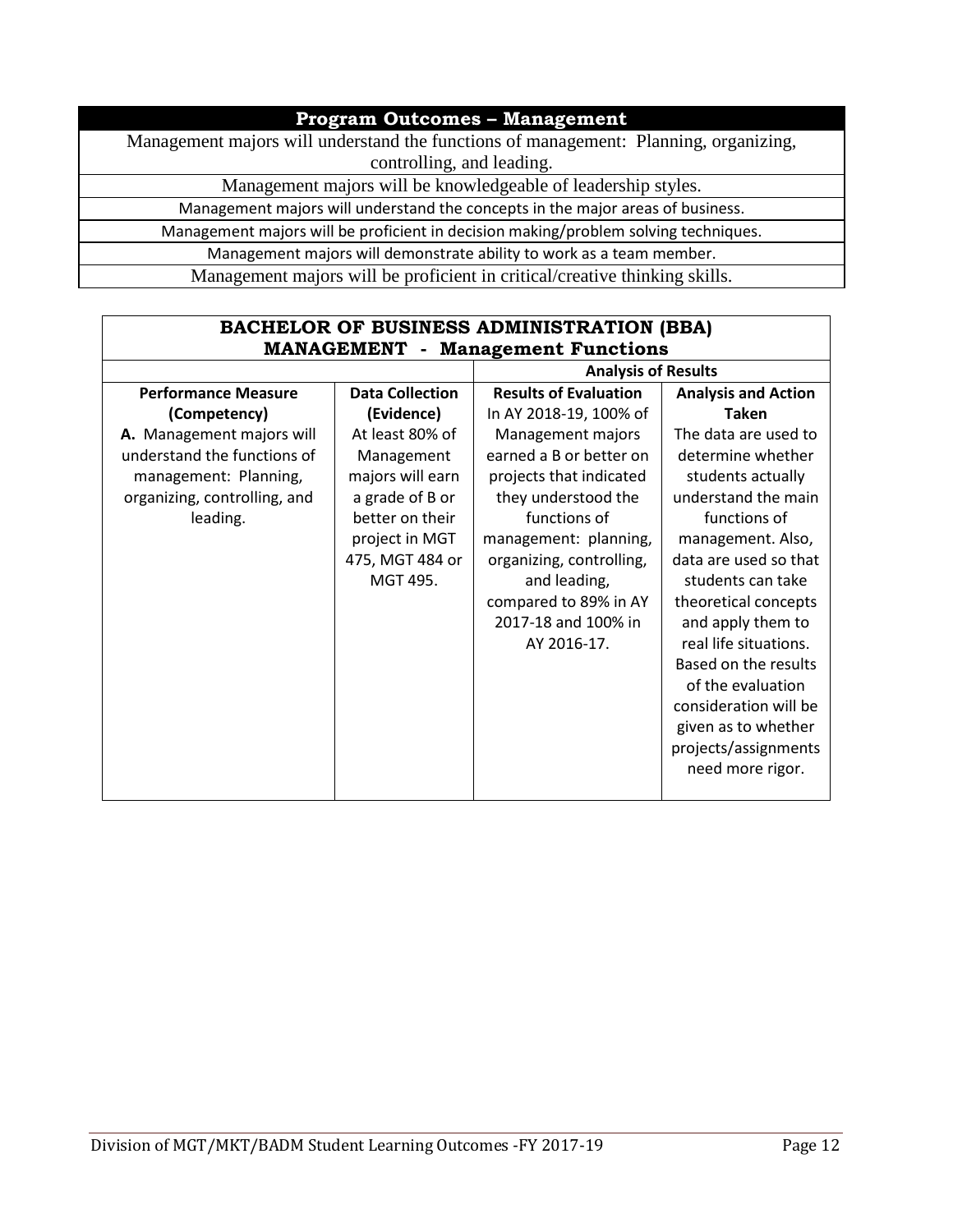| <b>BACHELOR OF BUSINESS ADMINISTRATION (BBA)</b><br><b>MANAGEMENT</b> - Leadership |                                                                                                           |                                                                                                                                                                                                      |                                                                                                                                                                                                                                                         |  |  |
|------------------------------------------------------------------------------------|-----------------------------------------------------------------------------------------------------------|------------------------------------------------------------------------------------------------------------------------------------------------------------------------------------------------------|---------------------------------------------------------------------------------------------------------------------------------------------------------------------------------------------------------------------------------------------------------|--|--|
|                                                                                    | <b>Analysis of Results</b>                                                                                |                                                                                                                                                                                                      |                                                                                                                                                                                                                                                         |  |  |
| <b>Performance Measure</b>                                                         | <b>Data Collection</b>                                                                                    | <b>Results of</b>                                                                                                                                                                                    | <b>Analysis and Action</b>                                                                                                                                                                                                                              |  |  |
| (Competency)                                                                       | (Evidence)                                                                                                | <b>Evaluation</b>                                                                                                                                                                                    | <b>Taken</b>                                                                                                                                                                                                                                            |  |  |
| <b>B.</b> Management majors will be                                                | At least 80% of                                                                                           | In AY 2018-19, 67%                                                                                                                                                                                   | Revise course outline                                                                                                                                                                                                                                   |  |  |
| knowledgeable of leadership styles.                                                | management<br>majors will earn a<br>grade of B or better<br>on their project in<br>MGT 305 or MGT<br>484. | of Management<br>majors earned a B<br>or better on<br>projects that<br>indicated they were<br>knowledgeable of<br>leadership styles,<br>compared to 88.9%<br>in AY 2017-18 and<br>81% in AY 2016-17. | by using teaching<br>methods and<br>assignments to<br>better align with the<br>learning outcome,<br>allowing for more<br>classroom structure.<br>The outcomes from<br>engaging in this<br>process will be the<br>students' ability to<br>understand the |  |  |
|                                                                                    |                                                                                                           |                                                                                                                                                                                                      | information and<br>implement the task.                                                                                                                                                                                                                  |  |  |

| <b>BACHELOR OF BUSINESS ADMINISTRATION (BBA)</b><br><b>MANAGEMENT - Business Concepts</b> |                        |                    |                            |
|-------------------------------------------------------------------------------------------|------------------------|--------------------|----------------------------|
|                                                                                           |                        |                    | <b>Analysis of Results</b> |
| <b>Performance Measure (Competency)</b>                                                   | <b>Data Collection</b> | <b>Results of</b>  | <b>Analysis and Action</b> |
| C. Management majors will understand                                                      | (Evidence)             | <b>Evaluation</b>  | <b>Taken</b>               |
| the concepts in the major areas of                                                        | 80% of the             | In AY 2018-19      | The data are used to       |
| business.                                                                                 | management             | 90.9% of           | determine whether          |
|                                                                                           | majors taking          | management         | students actually          |
|                                                                                           | MGT 499 will           | majors earned a B  | understand the             |
|                                                                                           | earn a B or better     | or better on their | concepts in the            |
|                                                                                           | in projects that       | projects           | major areas of             |
|                                                                                           | indicated they         | compared to        | business. Also, data       |
|                                                                                           | understood the         | 88.9% in AY 2017-  | are used so that           |
|                                                                                           | concepts in the        | 18 and 85.7% in    | students can take          |
|                                                                                           | major areas of         | AY 2016-17.        | theoretical concepts       |
|                                                                                           | business.              |                    | and apply them to          |
|                                                                                           |                        |                    | real life situations.      |
|                                                                                           |                        |                    | Based on the results       |
|                                                                                           |                        |                    | of the evaluation          |
|                                                                                           |                        |                    | consideration will be      |
|                                                                                           |                        |                    | given as to whether        |
|                                                                                           |                        |                    | projects/assignments       |
|                                                                                           |                        |                    | need more rigor.           |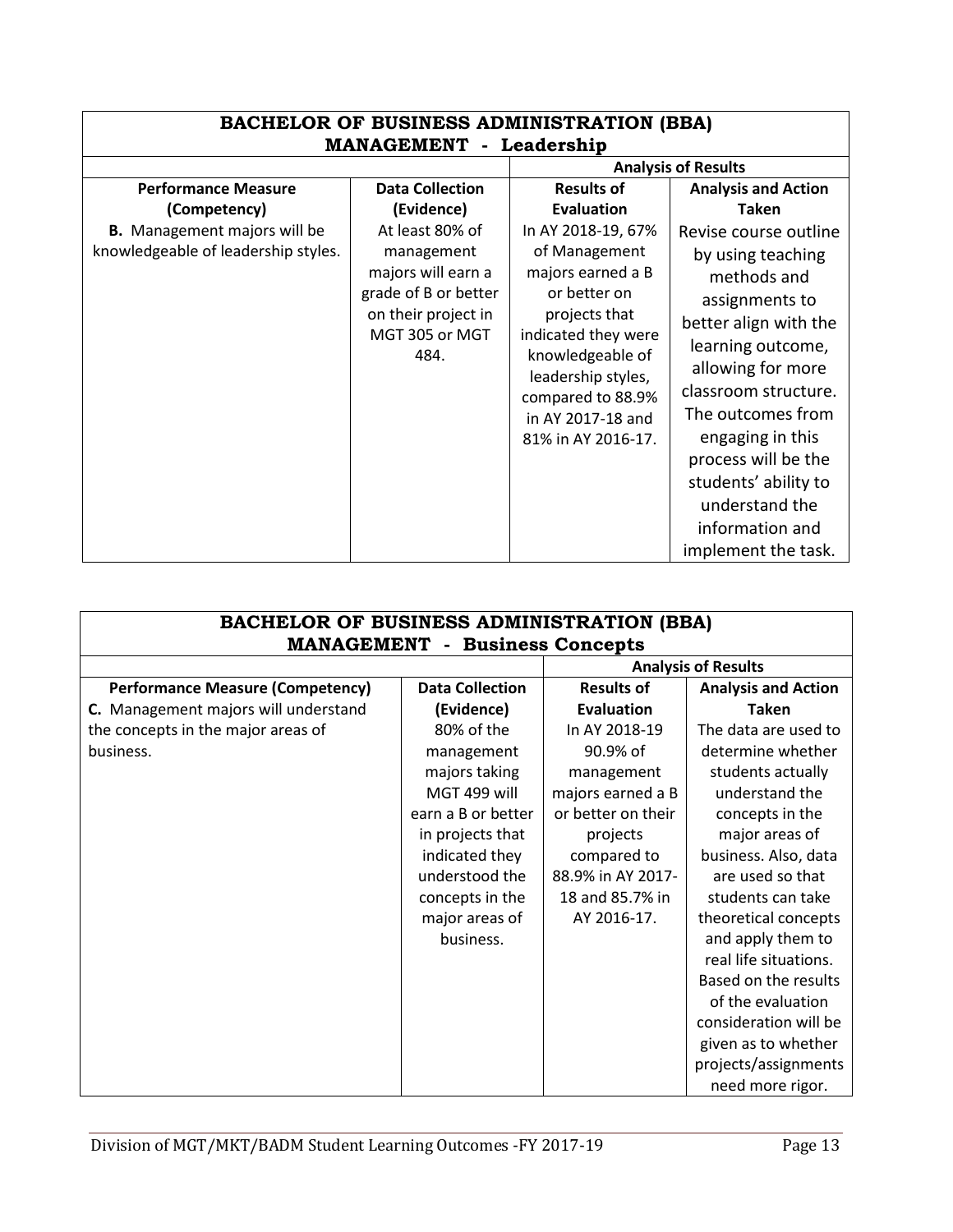| <b>BACHELOR OF BUSINESS ADMINISTRATION (BBA)</b> |                                     |                               |                            |  |
|--------------------------------------------------|-------------------------------------|-------------------------------|----------------------------|--|
|                                                  | <b>MANAGEMENT - Decision Making</b> |                               |                            |  |
|                                                  |                                     | <b>Analysis of Results</b>    |                            |  |
| Performance                                      | <b>Data Collection (Evidence)</b>   | <b>Results of Evaluation</b>  | <b>Analysis and Action</b> |  |
| <b>Measure</b>                                   | At least 80% of                     | In AY 2018-19, 90.9% of       | <b>Taken</b>               |  |
| (Competency)                                     | Management majors will              | Management majors earned a    | The data are used to       |  |
| D. Management                                    | earn a grade of B or better         | B or better on projects that  | determine whether          |  |
| majors will be                                   | on their project in MGT             | indicated they understood the | students actually          |  |
| proficient in decision                           | 499.                                | concepts of problem           | understand the             |  |
| making/problem                                   |                                     | solving/decision techniques   | components of              |  |
| solving techniques.                              |                                     | compared to 88.9% in AY       | decision making and        |  |
|                                                  |                                     | 2017-18 and 85.7% in AY       | problem solving.           |  |
|                                                  |                                     | 2016-17.                      | Also, data are used        |  |
|                                                  |                                     |                               | so that students can       |  |
|                                                  |                                     |                               | take theoretical           |  |
|                                                  |                                     |                               | concepts and apply         |  |
|                                                  |                                     |                               | them to real life          |  |
|                                                  |                                     |                               | situations. Based on       |  |
|                                                  |                                     |                               | the results of the         |  |
|                                                  |                                     |                               | evaluation                 |  |
|                                                  |                                     |                               | consideration will be      |  |
|                                                  |                                     |                               | given as to whether        |  |
|                                                  |                                     |                               | projects/assignments       |  |
|                                                  |                                     |                               | need more rigor.           |  |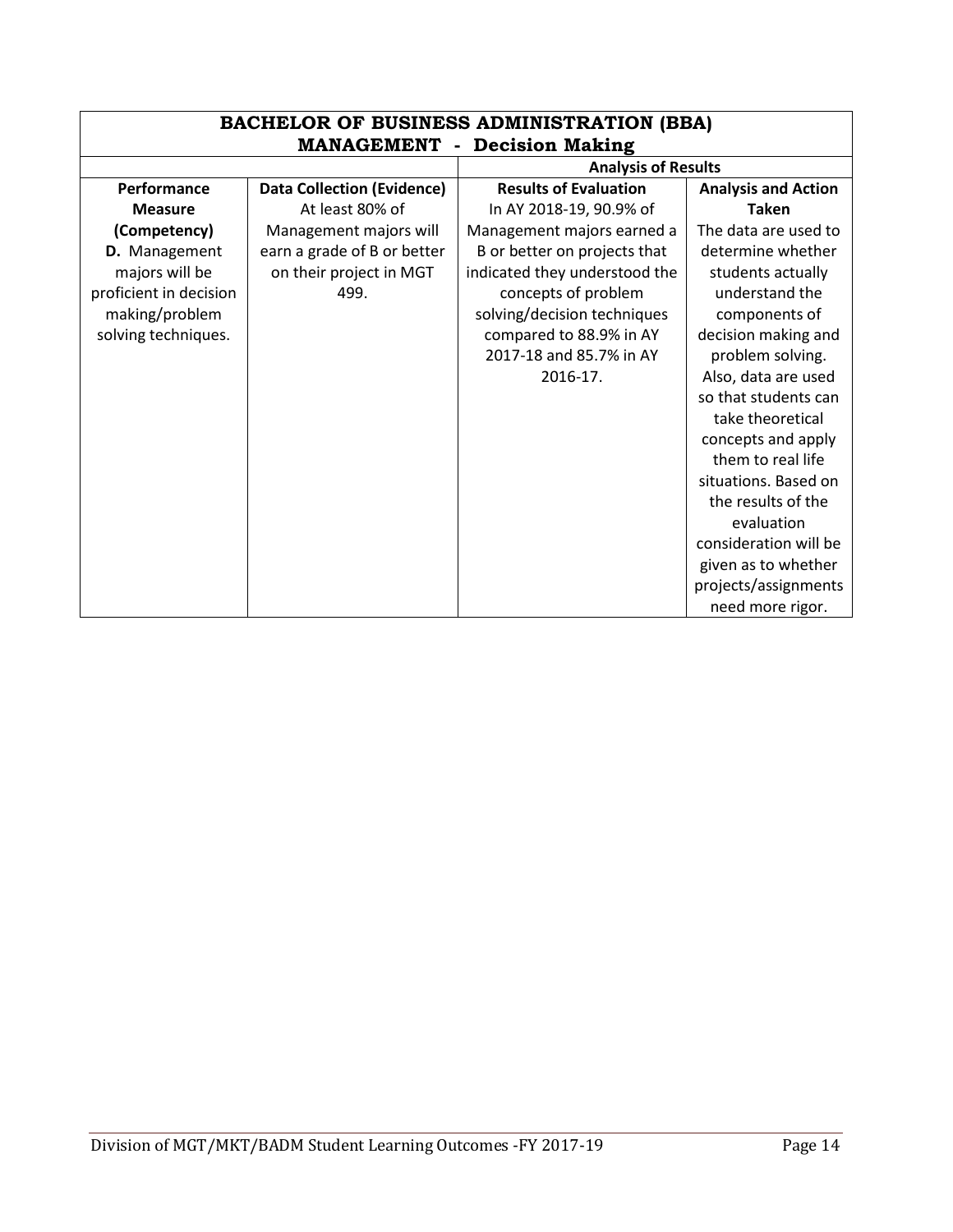| <b>BACHELOR OF BUSINESS ADMINISTRATION (BBA)</b><br><b>MANAGEMENT</b> - Teamwork |                                   |                                |                            |
|----------------------------------------------------------------------------------|-----------------------------------|--------------------------------|----------------------------|
|                                                                                  |                                   | <b>Analysis of Results</b>     |                            |
| Performance                                                                      | <b>Data Collection (Evidence)</b> | <b>Results of Evaluation</b>   | <b>Analysis and Action</b> |
| <b>Measure</b>                                                                   | At least 80% of                   | In AY 2018-19, 90.9% of        | <b>Taken</b>               |
| (Competency)                                                                     | Management majors will            | Management majors earned a     | The data are used to       |
| E. Management                                                                    | earn an average grade of B        | B or better on group           | determine whether          |
| majors will                                                                      | or better on their group          | evaluations demonstrating      | students actually          |
| demonstrate the                                                                  | evaluations in MGT 435 and        | the ability to work as a team, | understand the             |
| ability to work as a                                                             | MGT 499.                          | compared to 92% in AY 2017-    | importance of              |
| team member.                                                                     |                                   | 18 and 81.3% in AY 2016-17.    | functioning as a           |
|                                                                                  |                                   |                                | team member. Also,         |
|                                                                                  |                                   |                                | data are used so that      |
|                                                                                  |                                   |                                | students can take          |
|                                                                                  |                                   |                                | theoretical concepts       |
|                                                                                  |                                   |                                | and apply them to          |
|                                                                                  |                                   |                                | real life situations.      |
|                                                                                  |                                   |                                | Based on the results       |
|                                                                                  |                                   |                                | of the evaluation          |
|                                                                                  |                                   |                                | consideration will be      |
|                                                                                  |                                   |                                | given as to whether        |
|                                                                                  |                                   |                                | projects/assignments       |
|                                                                                  |                                   |                                | need more rigor.           |

| <b>BACHELOR OF BUSINESS ADMINISTRATION (BBA)</b><br><b>MANAGEMENT</b> - Critical Thinking |                            |                   |                            |  |  |
|-------------------------------------------------------------------------------------------|----------------------------|-------------------|----------------------------|--|--|
|                                                                                           | <b>Analysis of Results</b> |                   |                            |  |  |
| <b>Performance Measure (Competency)</b>                                                   | <b>Data Collection</b>     | <b>Results of</b> | <b>Analysis and Action</b> |  |  |
| F. Management majors will be proficient in                                                | (Evidence)                 | <b>Evaluation</b> | <b>Taken</b>               |  |  |
| critical/creative thinking skills.                                                        | At least 80% of            | In AY 2018-19,    | The data are used to       |  |  |
|                                                                                           | Management                 | 90.9% of          | determine whether          |  |  |
|                                                                                           | majors will earn a         | Management        | students are               |  |  |
|                                                                                           | grade of B or              | majors earned     | proficient in              |  |  |
|                                                                                           | better on their            | a B or better     | critical/creative          |  |  |
|                                                                                           | project in MGT             | on projects       | thinking skills. Also,     |  |  |
|                                                                                           | 499.                       | indicating        | data are used so that      |  |  |
|                                                                                           |                            | proficiency in    | students can take          |  |  |
|                                                                                           |                            | critical/creative | theoretical concepts       |  |  |
|                                                                                           |                            | thinking skills,  | and apply them to          |  |  |
|                                                                                           |                            | compared to       | real life situations.      |  |  |
|                                                                                           |                            | 88.9% in AY       | Based on the results       |  |  |
|                                                                                           |                            | 2017-18 and       | of the evaluation          |  |  |
|                                                                                           |                            | 85.7% in AY       | consideration will be      |  |  |
|                                                                                           |                            | 2016-17.          | given as to whether        |  |  |
|                                                                                           |                            |                   | projects/assignments       |  |  |
|                                                                                           |                            |                   | need more rigor.           |  |  |
|                                                                                           |                            |                   |                            |  |  |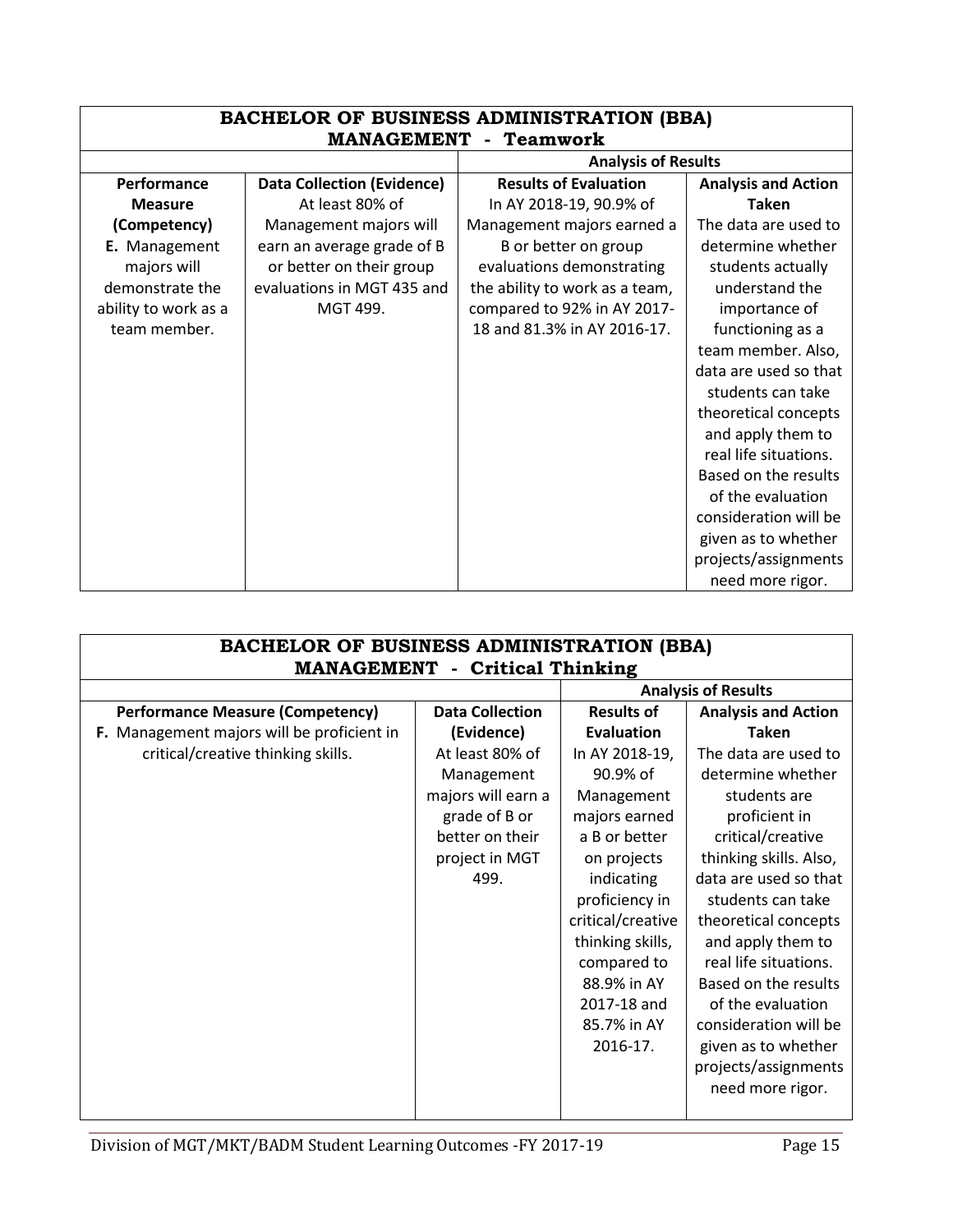### **Program Outcomes – Marketing**

Marketing majors will be proficient in professional selling techniques.

Marketing majors will be knowledgeable in quantitative research skills.

Marketing majors will understand the components of a marketing plan.

Marketing majors will be proficient in decision making/problem solving techniques.

Marketing majors will demonstrate ability to work as a team member.

Marketing majors will be proficient in critical/creative thinking skills.

### **BACHELOR OF BUSINESS ADMINISTRATION (BBA) MARKETING - Professional Selling Techniques**

|                             |                        |                   | <b>Analysis of Results</b> |
|-----------------------------|------------------------|-------------------|----------------------------|
| <b>Performance Measure</b>  | <b>Data Collection</b> | <b>Results of</b> | <b>Analysis and Action</b> |
| (Competency)                | (Evidence)             | <b>Evaluation</b> | <b>Taken</b>               |
| A. Marketing majors will be | At least 80% of        | In AY 2018-19,    | The data are used to       |
| proficient in professional  | Marketing majors       | 89% of Marketing  | revise the project         |
| selling techniques.         | will earn a grade      | majors earned a   | and associated             |
|                             | of B or better on      | B or better on    | assignments to             |
|                             | their sales            | projects          | create checkpoints         |
|                             | presentations in       | indicating        | every three weeks to       |
|                             | MKT 321.               | proficiency in    | keep students              |
|                             |                        | professional      | focused and on task.       |
|                             |                        | selling           | Also, data are used        |
|                             |                        | techniques,       | so that students can       |
|                             |                        | compared to       | take theoretical           |
|                             |                        | 100% in AY 2017-  | concepts and apply         |
|                             |                        | 18 and 95% in AY  | them to real life          |
|                             |                        | 2016-17.          | situations. Based on       |
|                             |                        |                   | the results of the         |
|                             |                        |                   | evaluation                 |
|                             |                        |                   | consideration will be      |
|                             |                        |                   | given as to whether        |
|                             |                        |                   | projects/assignments       |
|                             |                        |                   | need more rigor.           |
|                             |                        |                   |                            |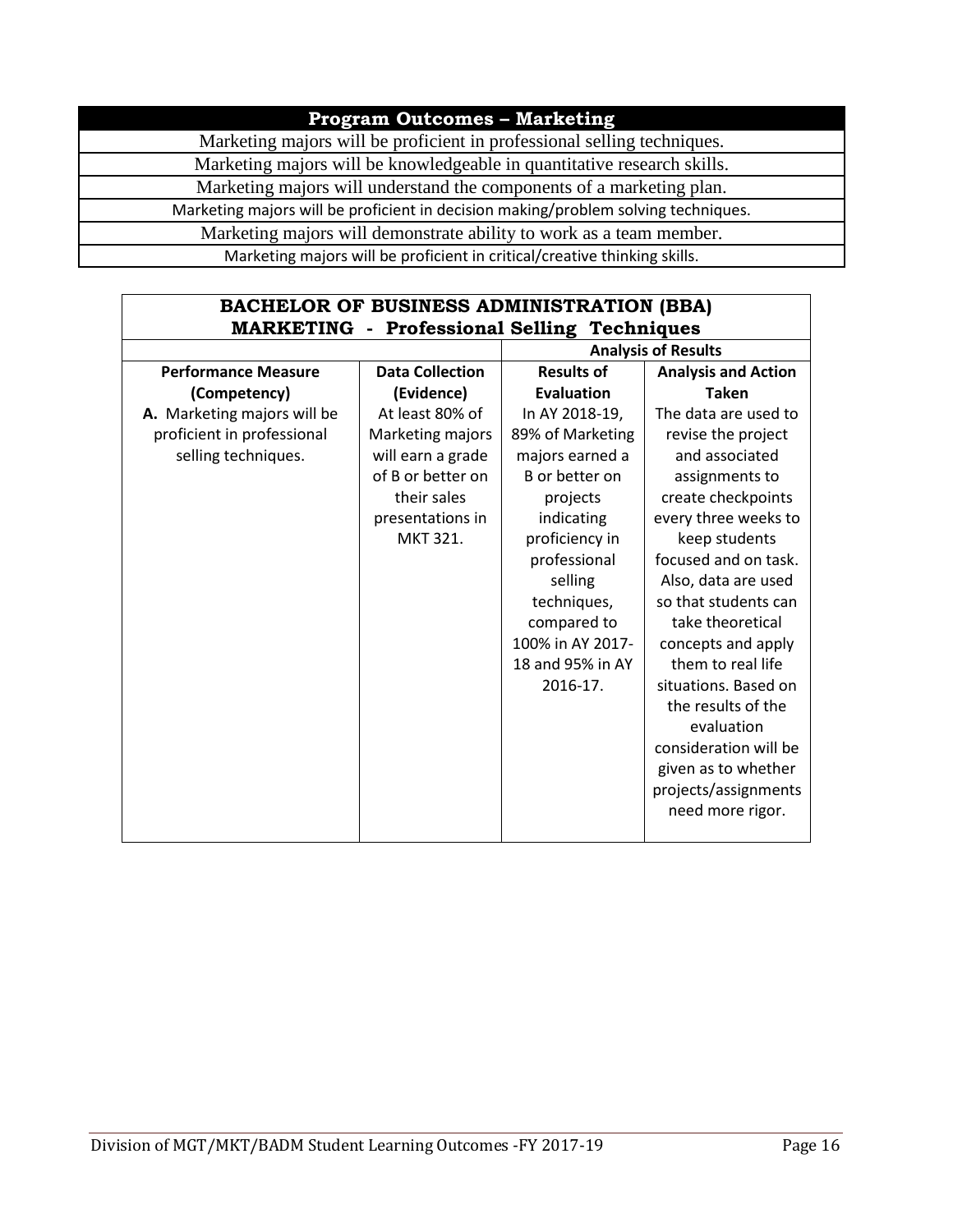|                                    | <b>BACHELOR OF BUSINESS ADMINISTRATION (BBA)</b><br><b>MARKETING - Quantitative Research Skills</b> |                    |                            |  |
|------------------------------------|-----------------------------------------------------------------------------------------------------|--------------------|----------------------------|--|
|                                    |                                                                                                     |                    | <b>Analysis of Results</b> |  |
| <b>Performance Measure</b>         | <b>Data Collection</b>                                                                              | <b>Results of</b>  | <b>Analysis and Action</b> |  |
| (Competency)                       | (Evidence)                                                                                          | <b>Evaluation</b>  | Taken                      |  |
| <b>B.</b> Marketing majors will be | At least 80% of                                                                                     | In AY 2018-19,     | The results indicate       |  |
| knowledgeable in quantitative      | Marketing majors                                                                                    | 85.7% of           | that it may be             |  |
| research skills.                   | will earn an                                                                                        | Marketing majors   | prudent to either          |  |
|                                    | average grade of                                                                                    | earned a B or      | introduce students         |  |
|                                    | B or better on                                                                                      | better on projects | to some more               |  |
|                                    | their quantitative                                                                                  | indicating         | advanced statistical       |  |
|                                    | homework                                                                                            | proficiency in     | means of data              |  |
|                                    | assignments in                                                                                      | quantitative       | analysis or ask            |  |
|                                    | <b>MKT 388.</b>                                                                                     | research skills,   | students to work           |  |
|                                    |                                                                                                     | compared to        | with a local business      |  |
|                                    |                                                                                                     | 100% in AY 2017-   | to solve a research        |  |
|                                    |                                                                                                     | 18 and 84.2% in    | problem for that           |  |
|                                    |                                                                                                     | AY 2016-17.        | business using the         |  |
|                                    |                                                                                                     |                    | statistical                |  |
|                                    |                                                                                                     |                    | techniques for             |  |
|                                    |                                                                                                     |                    | which they are             |  |
|                                    |                                                                                                     |                    | familiar.                  |  |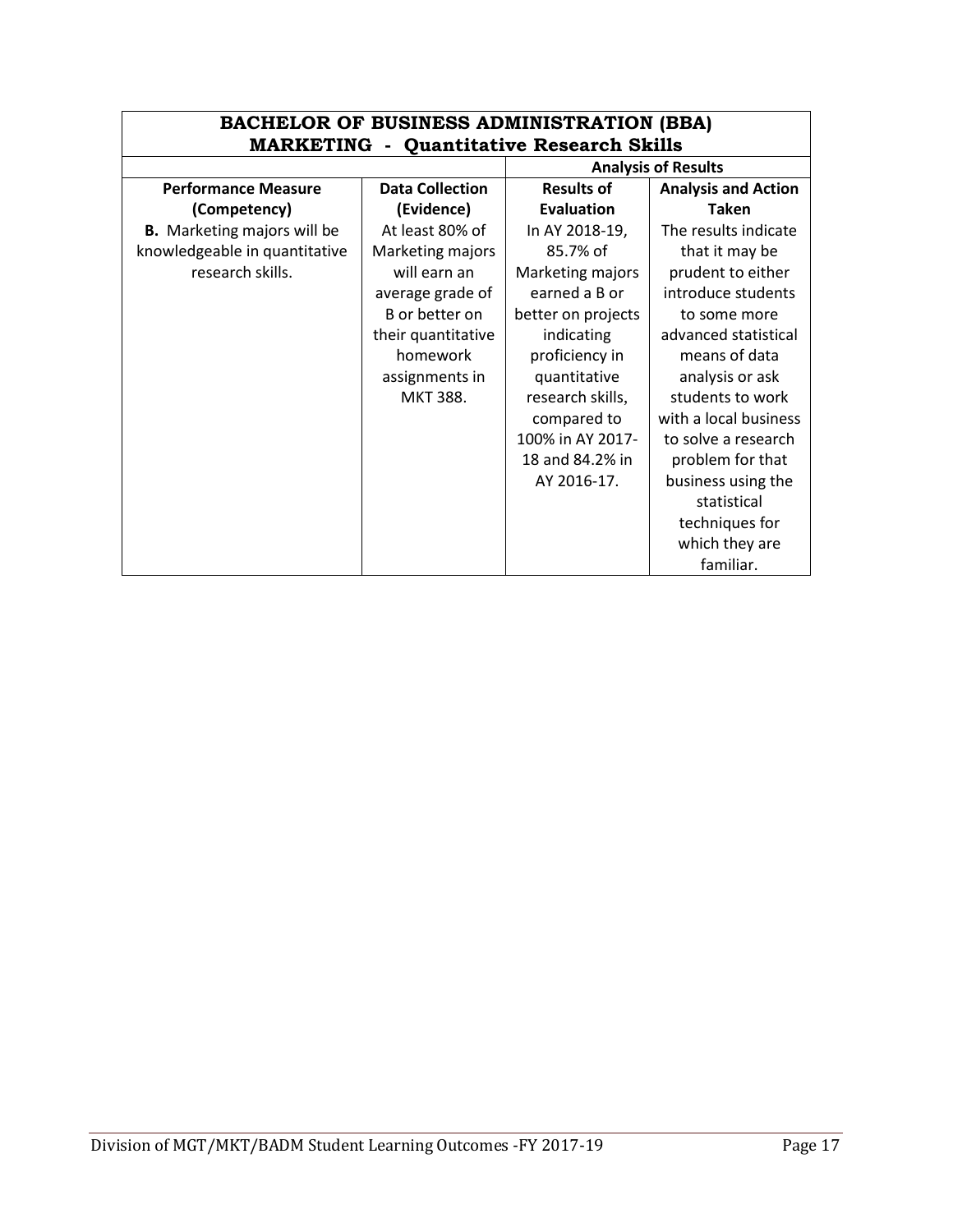| <b>BACHELOR OF BUSINESS ADMINISTRATION (BBA)</b><br><b>MARKETING - Marketing Plans</b> |                                         |                                      |               |
|----------------------------------------------------------------------------------------|-----------------------------------------|--------------------------------------|---------------|
|                                                                                        |                                         | <b>Analysis of Results</b>           |               |
| <b>Performance Measure</b>                                                             | <b>Data Collection (Evidence)</b>       | <b>Results of</b><br><b>Analysis</b> |               |
| (Competency)                                                                           | 80% of marketing majors will earn a     | Evaluation                           | and Action    |
| <b>C.</b> Marketing majors will                                                        | grade of B or better on their marketing | In AY 2018-19,                       | <b>Taken</b>  |
| understand the components                                                              | plan in MKT 499.                        | 86% of                               | Faculty will  |
| of a marketing plan.                                                                   |                                         | Marketing                            | consider      |
|                                                                                        |                                         | majors earned                        | projects in   |
|                                                                                        |                                         | a B or better                        | which         |
|                                                                                        |                                         | on projects                          | students      |
|                                                                                        |                                         | indicating an                        | work with a   |
|                                                                                        |                                         | understanding                        | local         |
|                                                                                        |                                         | of the                               | business to   |
|                                                                                        |                                         | components of                        | develop a     |
|                                                                                        |                                         | a marketing                          | marketing     |
|                                                                                        |                                         | plan,                                | plan for that |
|                                                                                        |                                         | compared to                          | business.     |
|                                                                                        |                                         | 86% in AY                            |               |
|                                                                                        |                                         | 2017-18 and                          |               |
|                                                                                        |                                         | 86.7% in AY                          |               |
|                                                                                        |                                         | 2016-17.                             |               |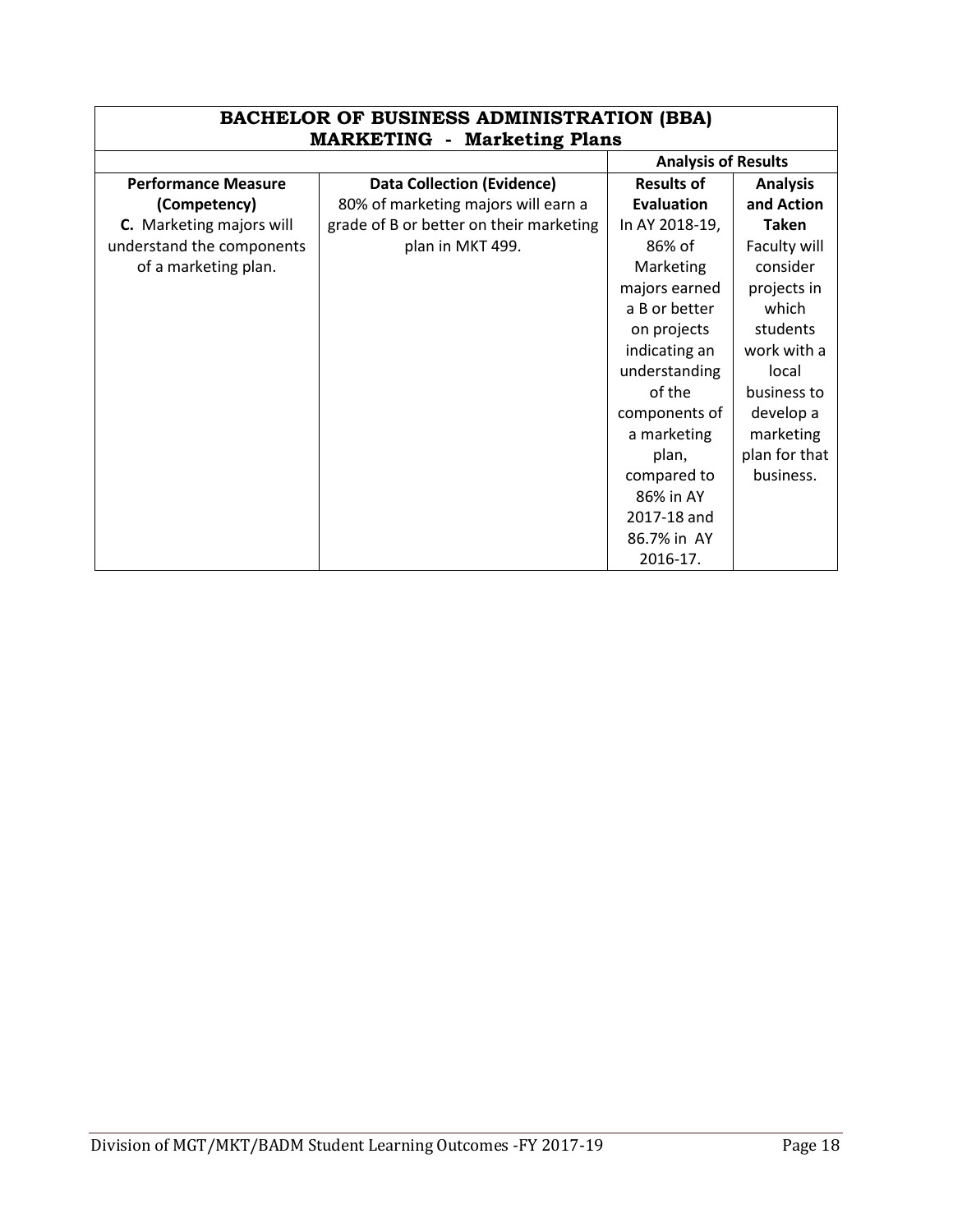| <b>BACHELOR OF BUSINESS ADMINISTRATION (BBA)</b> |                                    |                                 |                     |
|--------------------------------------------------|------------------------------------|---------------------------------|---------------------|
|                                                  | <b>MARKETING - Decision Making</b> |                                 |                     |
|                                                  |                                    | <b>Analysis of Results</b>      |                     |
| <b>Performance Measure</b>                       | <b>Data Collection (Evidence)</b>  | <b>Results of Evaluation</b>    | <b>Analysis and</b> |
| (Competency)                                     | At least 80% of Marketing          | In AY 2018-19, 75% of Marketing | <b>Action</b>       |
| <b>D.</b> Marketing majors                       | majors will earn a grade of B or   | majors earned a B or better on  | <b>Taken</b>        |
| will be proficient in                            | better on their project in MGT     | projects that indicated they    | The data are        |
| decision                                         | 499.                               | understood the concepts of      | used to             |
| making/problem                                   |                                    | problem solving/decision        | determine           |
| solving techniques.                              |                                    | techniques compared to 100% in  | whether             |
|                                                  |                                    | AY 2017-18 and 100% in AY 2016- | students            |
|                                                  |                                    | 17.                             | actually            |
|                                                  |                                    |                                 | understand          |
|                                                  |                                    |                                 | the                 |
|                                                  |                                    |                                 | components          |
|                                                  |                                    |                                 | of decision         |
|                                                  |                                    |                                 | making and          |
|                                                  |                                    |                                 | problem             |
|                                                  |                                    |                                 | solving. Also,      |
|                                                  |                                    |                                 | data are            |
|                                                  |                                    |                                 | used so that        |
|                                                  |                                    |                                 | students can        |
|                                                  |                                    |                                 | take                |
|                                                  |                                    |                                 | theoretical         |
|                                                  |                                    |                                 | concepts            |
|                                                  |                                    |                                 | and apply           |
|                                                  |                                    |                                 | them to real        |
|                                                  |                                    |                                 | life                |
|                                                  |                                    |                                 | situations.         |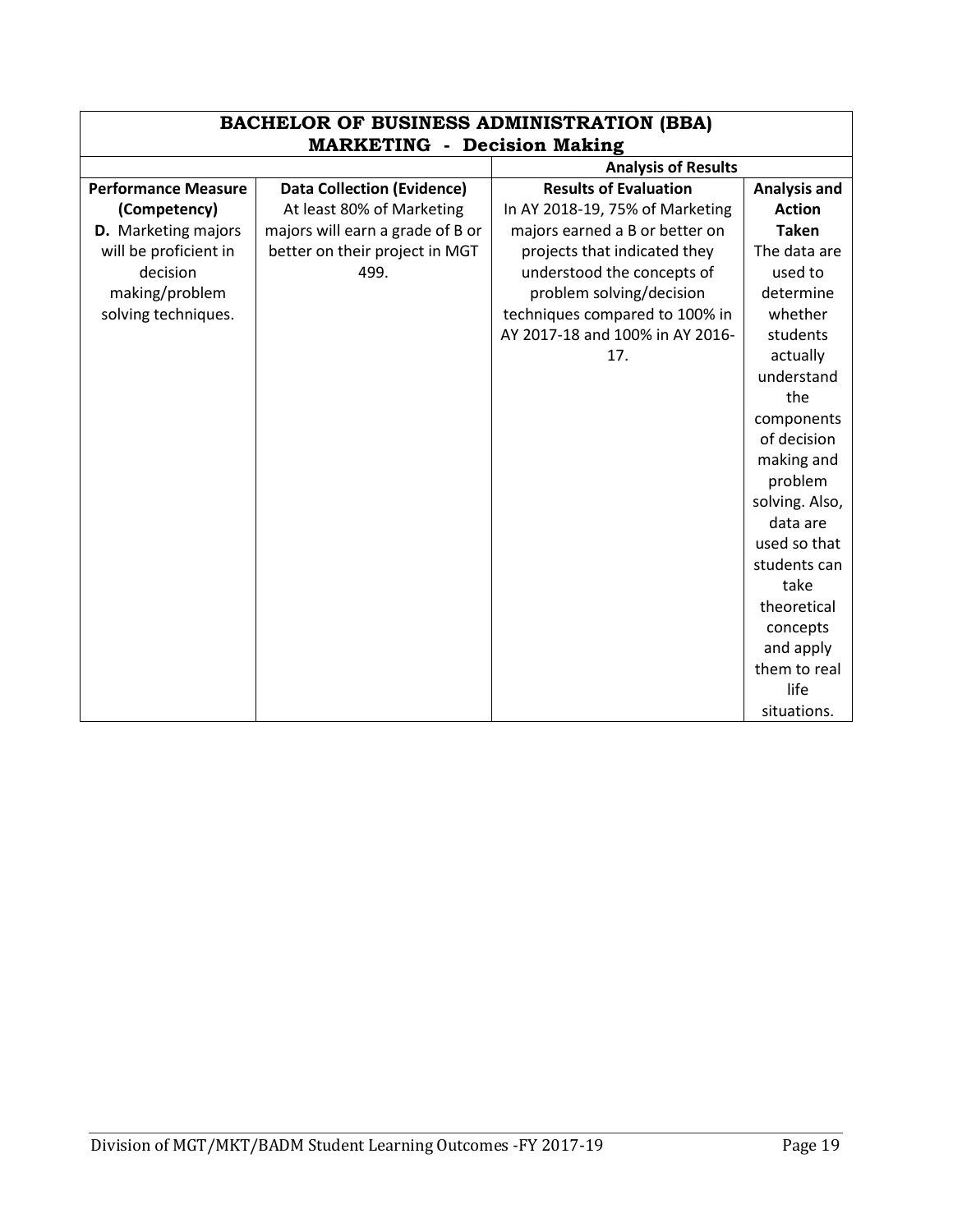| <b>BACHELOR OF BUSINESS ADMINISTRATION (BBA)</b><br><b>MARKETING - Teamwork</b> |                                                 |                   |                            |
|---------------------------------------------------------------------------------|-------------------------------------------------|-------------------|----------------------------|
|                                                                                 |                                                 |                   | <b>Analysis of Results</b> |
| Performance                                                                     | <b>Data Collection (Evidence)</b>               | <b>Results of</b> | <b>Analysis and Action</b> |
| <b>Measure</b>                                                                  | 80% of marketing majors will earn an average    | <b>Evaluation</b> | <b>Taken</b>               |
| (Competency)                                                                    | grade of B or better on their group evaluations | In AY 2018-       | The data indicates         |
| E. Marketing                                                                    | in MGT 435 and MGT 499.                         | 19,75% of         | that students              |
| majors will                                                                     |                                                 | Marketing         | actually understand        |
| demonstrate                                                                     |                                                 | majors            | the theoretical            |
| ability to work as                                                              |                                                 | earned a B or     | concept of teamwork        |
| a team member.                                                                  |                                                 | better on         | and actually               |
|                                                                                 |                                                 | group             | participate as a team      |
|                                                                                 |                                                 | evaluation        | member at a level          |
|                                                                                 |                                                 | indicating an     | that is acceptable to      |
|                                                                                 |                                                 | ability work      | other team                 |
|                                                                                 |                                                 | as a team         | members. Based on          |
|                                                                                 |                                                 | member,           | the results of the         |
|                                                                                 |                                                 | compared to       | evaluation                 |
|                                                                                 |                                                 | 72.2% in AY       | consideration will be      |
|                                                                                 |                                                 | 2017-18 and       | given as to whether        |
|                                                                                 |                                                 | 100% in AY        | projects/assignments       |
|                                                                                 |                                                 | 2016-17.          | need to be changed.        |
|                                                                                 |                                                 |                   |                            |
|                                                                                 |                                                 |                   |                            |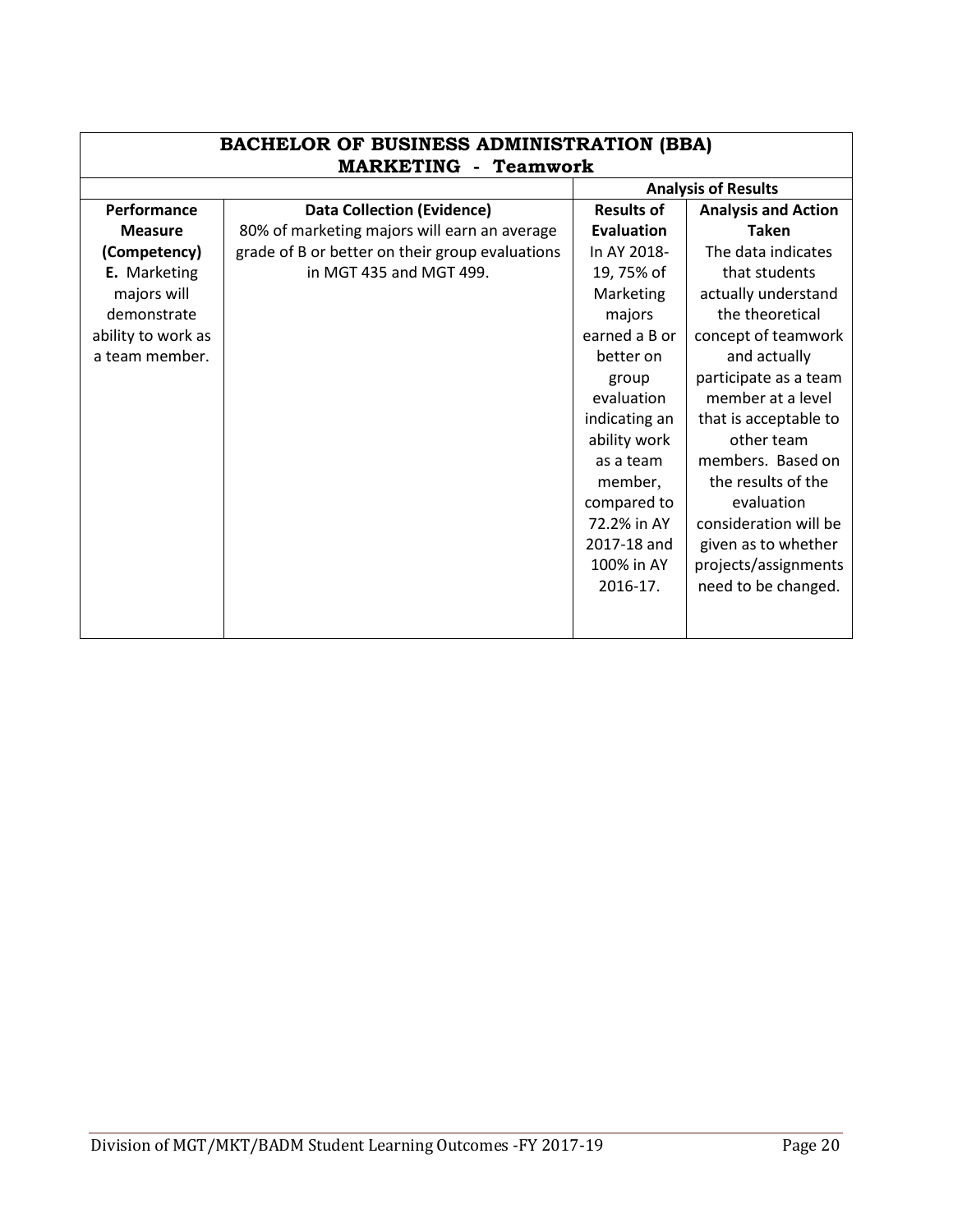| <b>BACHELOR OF BUSINESS ADMINISTRATION (BBA)</b><br><b>MARKETING - Critical Thinking</b> |                        |                            |                            |
|------------------------------------------------------------------------------------------|------------------------|----------------------------|----------------------------|
|                                                                                          |                        | <b>Analysis of Results</b> |                            |
| <b>Performance Measure (Competency)</b>                                                  | <b>Data Collection</b> | <b>Results of</b>          | <b>Analysis and Action</b> |
| F. Marketing majors will be proficient in                                                | (Evidence)             | <b>Evaluation</b>          | <b>Taken</b>               |
| critical/creative thinking skills.                                                       | At least 80% of        | In AY 2018-19,             | The data are used to       |
|                                                                                          | Marketing majors       | 75% of                     | determine whether          |
|                                                                                          | will earn a grade      | Marketing                  | students are               |
|                                                                                          | of B or better on      | majors earned              | proficient in              |
|                                                                                          | their project in       | a B or better              | critical/creative          |
|                                                                                          | MGT 499.               | on projects                | thinking skills. Also,     |
|                                                                                          |                        | indicating                 | data are used so that      |
|                                                                                          |                        | proficiency in             | students can take          |
|                                                                                          |                        | critical/creative          | theoretical concepts       |
|                                                                                          |                        | thinking skills            | and apply them to          |
|                                                                                          |                        | compared to                | real life situations.      |
|                                                                                          |                        | 100% in AY                 | Based on the results       |
|                                                                                          |                        | 2017-18 and                | of the evaluation          |
|                                                                                          |                        | 100% in AY                 | consideration will be      |
|                                                                                          |                        | 2016-17.                   | given as to whether        |
|                                                                                          |                        |                            | projects/assignments       |
|                                                                                          |                        |                            | need to be changed.        |
|                                                                                          |                        |                            |                            |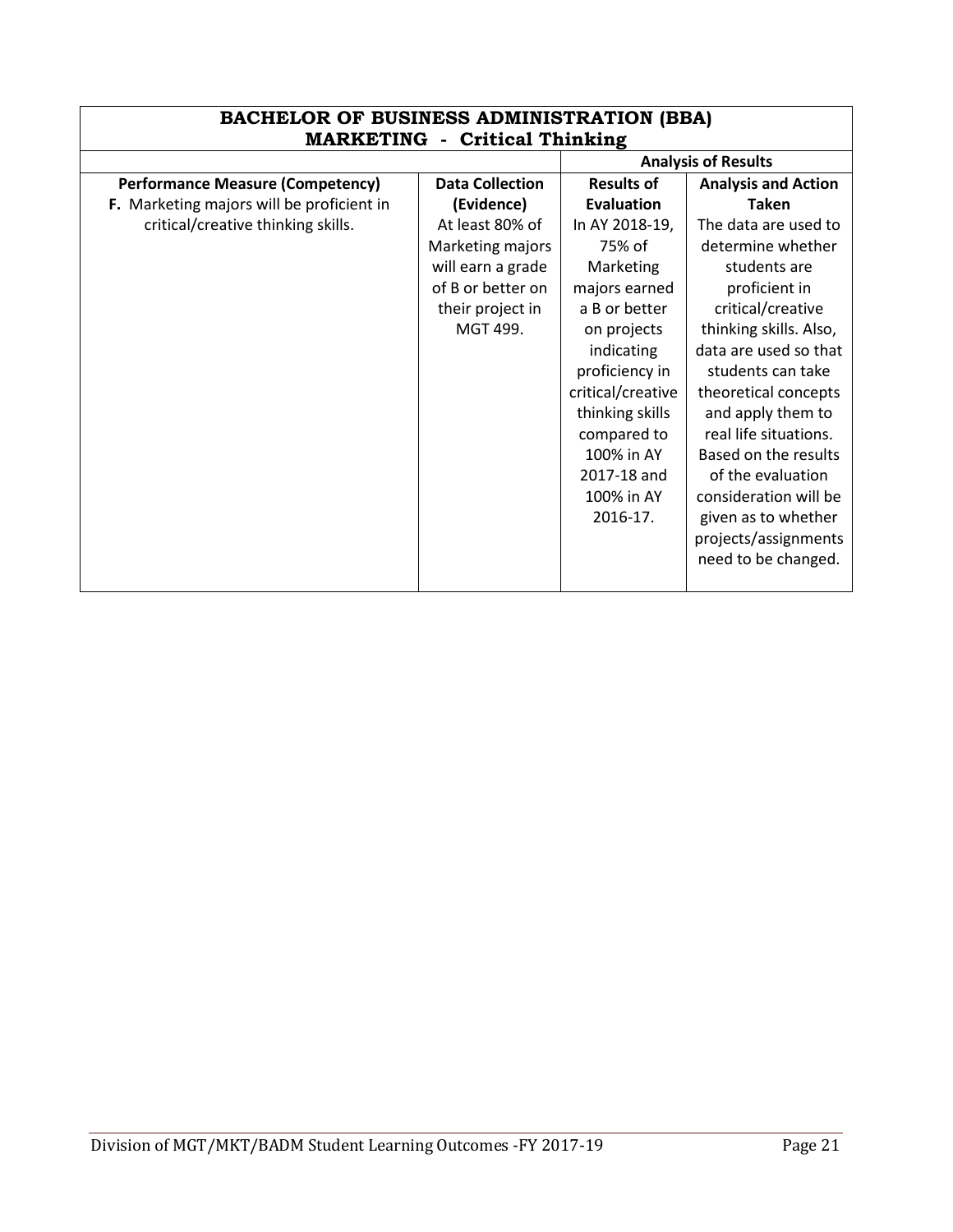#### **Program Outcomes – MBA/iMBA**

MBA and iMBA majors will demonstrate the ability to perform professional research and analysis.

MBA and iMBA majors will understand the integration of the functional areas of business.

MBA and iMBA students will understand the concepts in the major areas of business.

MBA and iMBA students will be proficient in decision making/problem solving techniques.

MBA and iMBA majors will demonstrate ability to work as a team member.

MBA and iMBA students will be proficient in critical/creative thinking skills.

#### **MASTER OF BUSINESS ADMINISTRATION (MBA) MBA/iMBA - Business Research Analysis Analysis of Results Performance Measure (Competency) B.** MBA and iMBA majors will demonstrate the ability to perform professional research and analysis. **Data Collection (Evidence)** 80% of MBA and iMBA students will earn an average grade of B or better on their research and analysis homework assignments in all graduate courses **\*\*** MBA majors will score the national average on the Quantitative Research Techniques and Statistics section of Peregrine CPC exam. **Results of Evaluation** In AY 2018-19, 70.9% of MBA/iMBA majors earned a B or better on homework assignments, demonstrating the ability to perform professional research and analysis, compared to 82.5% in AY 2017-18 and 48.8% in AY 2016-17. \*\* MBA/iMBA In AY 2018-19, students scored 53.33% compared to a national average of 55.10%. **Analysis and Action Taken** MGT655 Ensure instructions and projects are understood by students. Ensure projects provide proper guidelines of how to perform research and analysis. Provide guidelines and tips for constitutes successful projects. The presentation of the new analytics content introduced this year will be revised and updated for the CIS/MGT 601 sections in the iMBA Financial Strategy Module to better fit the module's grading system.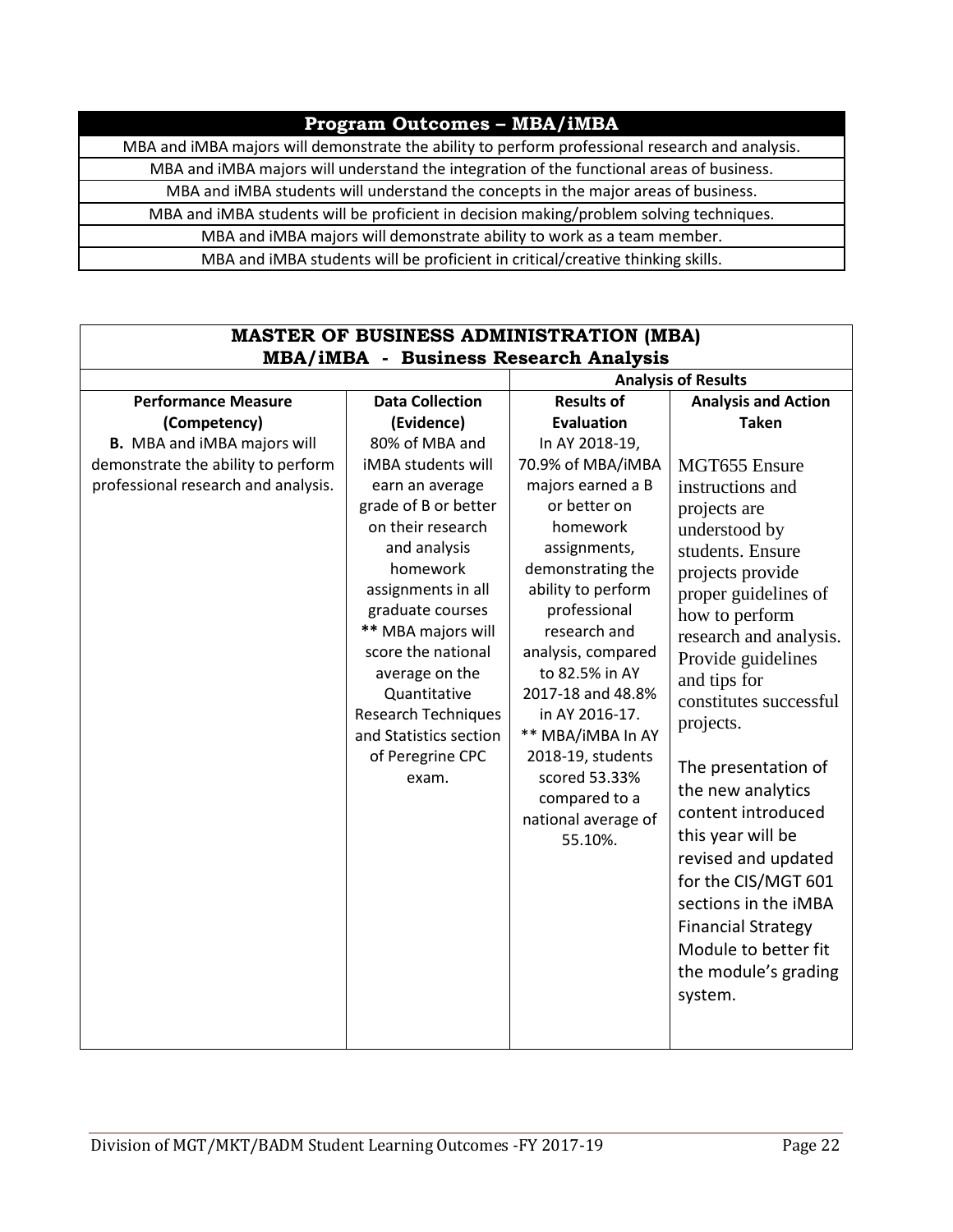| <b>MASTER OF BUSINESS ADMINISTRATION (MBA)</b>           |                             |                            |                            |  |
|----------------------------------------------------------|-----------------------------|----------------------------|----------------------------|--|
| <b>MBA/iMBA</b> - Integration of Business Function Areas |                             |                            |                            |  |
|                                                          |                             | <b>Analysis of Results</b> |                            |  |
| <b>Performance Measure</b>                               | <b>Data Collection</b>      | <b>Results of</b>          | <b>Analysis and Action</b> |  |
| (Competency)                                             | (Evidence)                  | <b>Evaluation</b>          | <b>Taken</b>               |  |
| C. MBA and iMBA majors will                              | * At least 80% of all       | In AY 2018-19,             |                            |  |
| understand of the integration of                         | MBA and iMBA                | 91.6% of MBA/iMBA          | Ensure that projects       |  |
| the functional areas of business.                        | students will earn an       | majors earned a B          | and assignments are        |  |
|                                                          | average grade of B          | or better on analysis      | created to promote         |  |
|                                                          | or better on their          | projects indicating        | critical thinking of       |  |
|                                                          | projects in all             | they understand the        | the integrated             |  |
|                                                          | graduate courses.           | integration of the         | concepts. HBR              |  |
|                                                          | ** MBA majors will          | functional areas of        | readings will be           |  |
|                                                          | score the national          | business, compared         | added the MGT 695          |  |
|                                                          | average on the              | to 64% in AY 2017-         | to strengthen the          |  |
|                                                          | <b>Business Integration</b> | 18 and 15% in AY           | course.                    |  |
|                                                          | and Strategic               | 2016-17.                   |                            |  |
|                                                          | Management section          | ** In AY 2018-19           |                            |  |
|                                                          | of Peregrine CPC            | <b>MBA</b> students        |                            |  |
|                                                          | exam.                       | scored 60.00%              |                            |  |
|                                                          |                             | compared to a              |                            |  |
|                                                          |                             | national average of        |                            |  |
|                                                          |                             | 62.12%.                    |                            |  |

## Division of MGT/MKT/BADM Student Learning Outcomes -FY 2017-19 Page 23

٦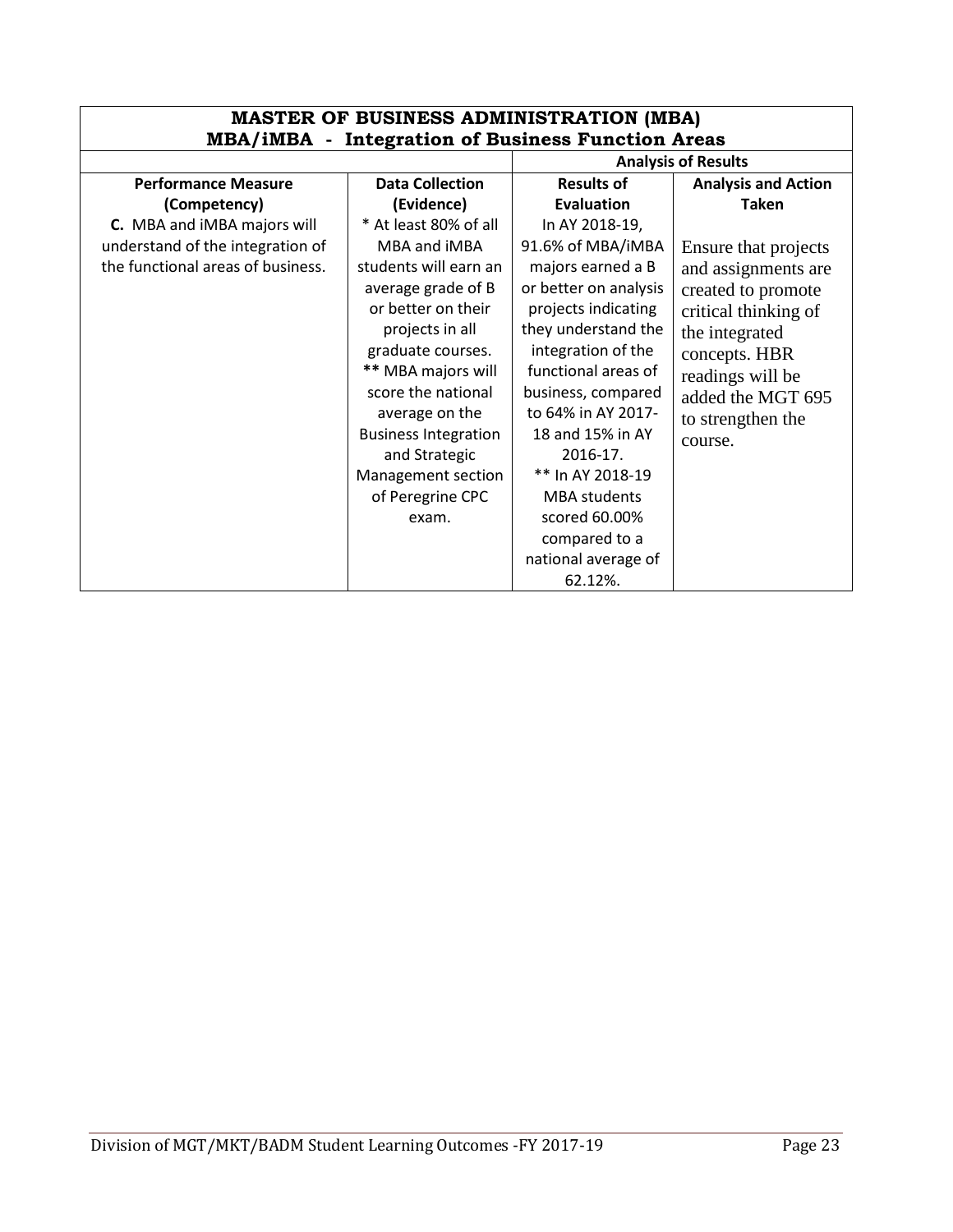| <b>MASTER OF BUSINESS ADMINISTRATION (MBA)</b> |                                                                   |                       |                            |
|------------------------------------------------|-------------------------------------------------------------------|-----------------------|----------------------------|
|                                                | <b>MBA/iMBA - Business Concepts</b><br><b>Analysis of Results</b> |                       |                            |
| <b>Performance Measure</b>                     | <b>Data Collection</b>                                            | <b>Results of</b>     | <b>Analysis and Action</b> |
| (Competency)                                   | (Evidence)                                                        | <b>Evaluation</b>     | <b>Taken</b>               |
| C. MBA and iMBA majors will                    | * 80% of the MBA                                                  | In AY 2018-19,        |                            |
| understand the concepts in the                 | and iMBA majors will                                              | 77.4% of the MBA      | Ensure students can        |
| major areas of business.                       | earn an average                                                   | and iMBA              | detect how the             |
|                                                | grade of B or better                                              | majors earned an      | assignments and            |
|                                                | in projects that                                                  | average grade of B    | projects relate to the     |
|                                                | indicated they                                                    | or better in projects | major areas of             |
|                                                | understood the                                                    | that indicated they   | business and how to        |
|                                                | concepts in the                                                   | understood the        | apply the concepts.        |
|                                                | major areas of                                                    | concepts in the       |                            |
|                                                | business in all                                                   | major areas of        |                            |
|                                                | graduate courses.                                                 | business in all       |                            |
|                                                | ** MBA majors will                                                | graduate courses      |                            |
|                                                | score the national                                                | compared to 75% in    |                            |
|                                                | average on the                                                    | AY 2017-18 and        |                            |
|                                                | <b>Global Dimensions</b>                                          | 86.7% in AY 2016-     |                            |
|                                                | of Business section                                               | 17.                   |                            |
|                                                | of Peregrine CPC                                                  | ** In AY 2018-19      |                            |
|                                                | exam.                                                             | <b>MBA</b> students   |                            |
|                                                |                                                                   | scored 58.33%         |                            |
|                                                |                                                                   | compared to a         |                            |
|                                                |                                                                   | national average of   |                            |
|                                                |                                                                   | 57.99%.               |                            |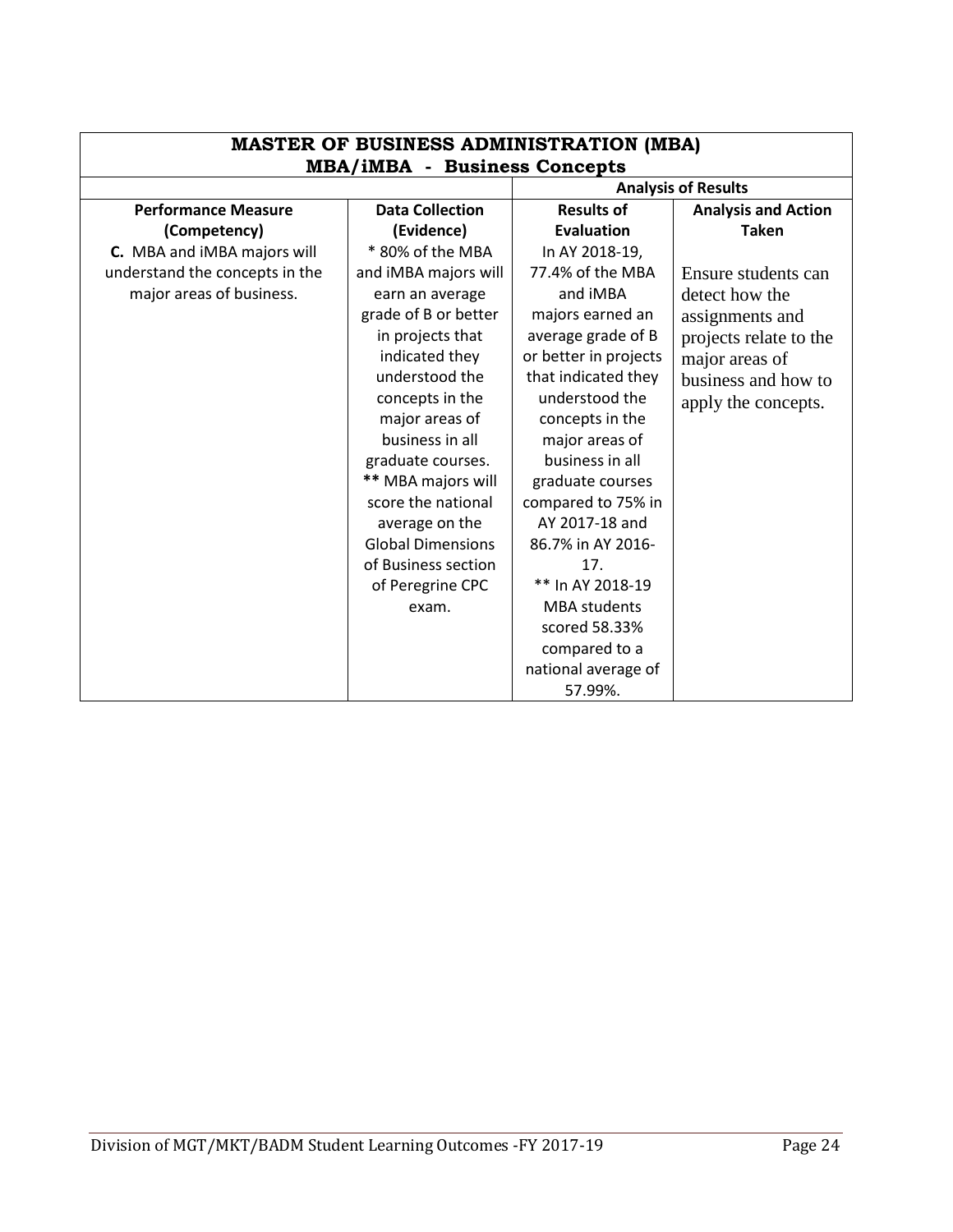| <b>MASTER OF BUSINESS ADMINISTRATION (MBA)</b> |                        |                      |                            |  |
|------------------------------------------------|------------------------|----------------------|----------------------------|--|
| <b>MBA/iMBA - Decision Making</b>              |                        |                      | <b>Analysis of Results</b> |  |
| <b>Performance Measure</b>                     | <b>Data Collection</b> | <b>Results of</b>    | <b>Analysis and Action</b> |  |
| (Competency)                                   | (Evidence)             | <b>Evaluation</b>    | <b>Taken</b>               |  |
| <b>D.</b> MBA and IMBA students will be        | * 80% of the MBA       | In AY 2018-19,       |                            |  |
| proficient in decision                         | and iMBA majors will   | 73.9% of the MBA     | Revise rubric. Add         |  |
| making/problem solving                         | earn an average        | and iMBA majors      | more experiential          |  |
| techniques.                                    | grade of B or better   | earned an average    | based learning             |  |
|                                                | in projects that       | grade of B or better | initiatives emphasizing    |  |
|                                                | indicated they         | in projects that     | key concepts.              |  |
|                                                | understood the         | indicated they       |                            |  |
|                                                | concepts of problem    | understood the       |                            |  |
|                                                | solving/decision       | concepts of problem  |                            |  |
|                                                | techniques in all      | solving/decision     |                            |  |
|                                                | graduate courses.      | techniques in all    |                            |  |
|                                                | ** MBA majors will     | graduate courses     |                            |  |
|                                                | score the national     | compared to 69% in   |                            |  |
|                                                | average on the         | AY 2017-18 and       |                            |  |
|                                                | <b>Business Ethics</b> | 78.4% in AY 2016-    |                            |  |
|                                                | section of Peregrine   | 17.                  |                            |  |
|                                                | CPC exam.              | ** In AY 2018-19     |                            |  |
|                                                |                        | <b>MBA</b> students  |                            |  |
|                                                |                        | scored 61.67%        |                            |  |
|                                                |                        | compared to a        |                            |  |
|                                                |                        | national average of  |                            |  |
|                                                |                        | 61.27%.              |                            |  |

| <b>MASTER OF BUSINESS ADMINISTRATION (MBA)</b><br>MBA/iMBA - Teamwork |                        |                      |                            |
|-----------------------------------------------------------------------|------------------------|----------------------|----------------------------|
|                                                                       |                        |                      | <b>Analysis of Results</b> |
| <b>Performance Measure</b>                                            | <b>Data Collection</b> | <b>Results of</b>    | <b>Analysis and Action</b> |
| (Competency)                                                          | (Evidence)             | <b>Evaluation</b>    | Taken                      |
| <b>E.</b> MBA and <i>iMBA</i> students will                           | * 80% of the MBA       | In AY 2018-19,       | Ensure that students       |
| demonstrate ability to work as a                                      | and iMBA majors will   | 91.7% of the MBA     | examine their              |
| team member.                                                          | earn an average        | and iMBA majors      | teammates work and         |
|                                                                       | grade of B or better   | earned an average    | understand the             |
|                                                                       | on their group         | grade of B or better | process and reasoning      |
|                                                                       | evaluations            | on their group       | behind effectively         |
|                                                                       | demonstrating the      | evaluations          | evaluating teammates.      |
|                                                                       | ability to work as a   | demonstrating the    |                            |
|                                                                       | team member in all     | ability to work as a |                            |
|                                                                       | graduate courses.      | team member in all   |                            |
|                                                                       |                        | graduate courses     |                            |
|                                                                       |                        | compared to 88.5%    |                            |
|                                                                       |                        | in AY 2017-18 and    |                            |
|                                                                       |                        | 99% in AY 2017-17.   |                            |
|                                                                       |                        |                      |                            |